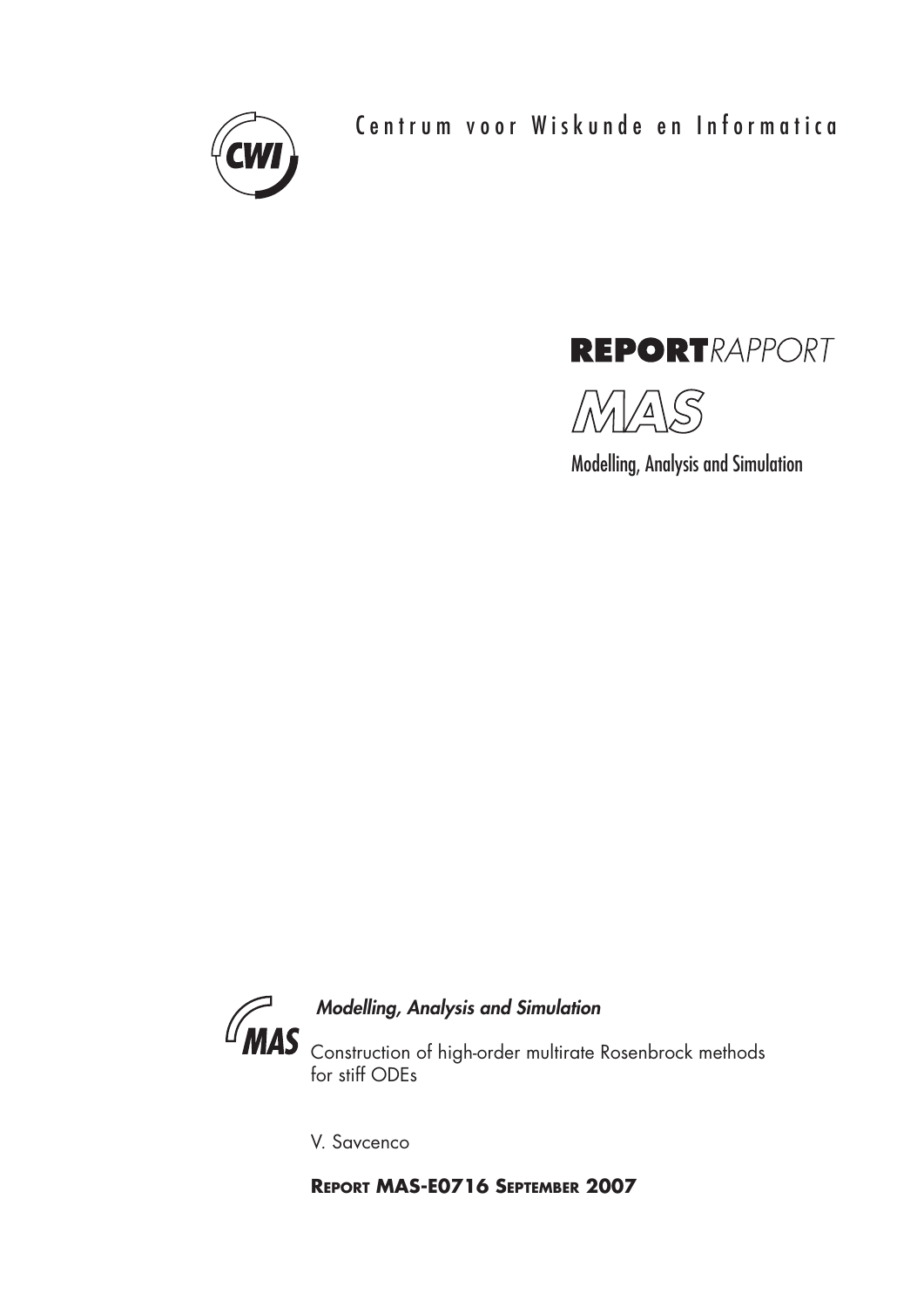Centrum voor Wiskunde en Informatica (CWI) is the national research institute for Mathematics and Computer Science. It is sponsored by the Netherlands Organisation for Scientific Research (NWO). CWI is a founding member of ERCIM, the European Research Consortium for Informatics and Mathematics.

CWI's research has a theme-oriented structure and is grouped into four clusters. Listed below are the names of the clusters and in parentheses their acronyms.

Probability, Networks and Algorithms (PNA)

Software Engineering (SEN)

## Modelling, Analysis and Simulation (MAS)

Information Systems (INS)

Copyright © 2007, Stichting Centrum voor Wiskunde en Informatica P.O. Box 94079, 1090 GB Amsterdam (NL) Kruislaan 413, 1098 SJ Amsterdam (NL) Telephone +31 20 592 9333 Telefax +31 20 592 4199

ISSN 1386-3703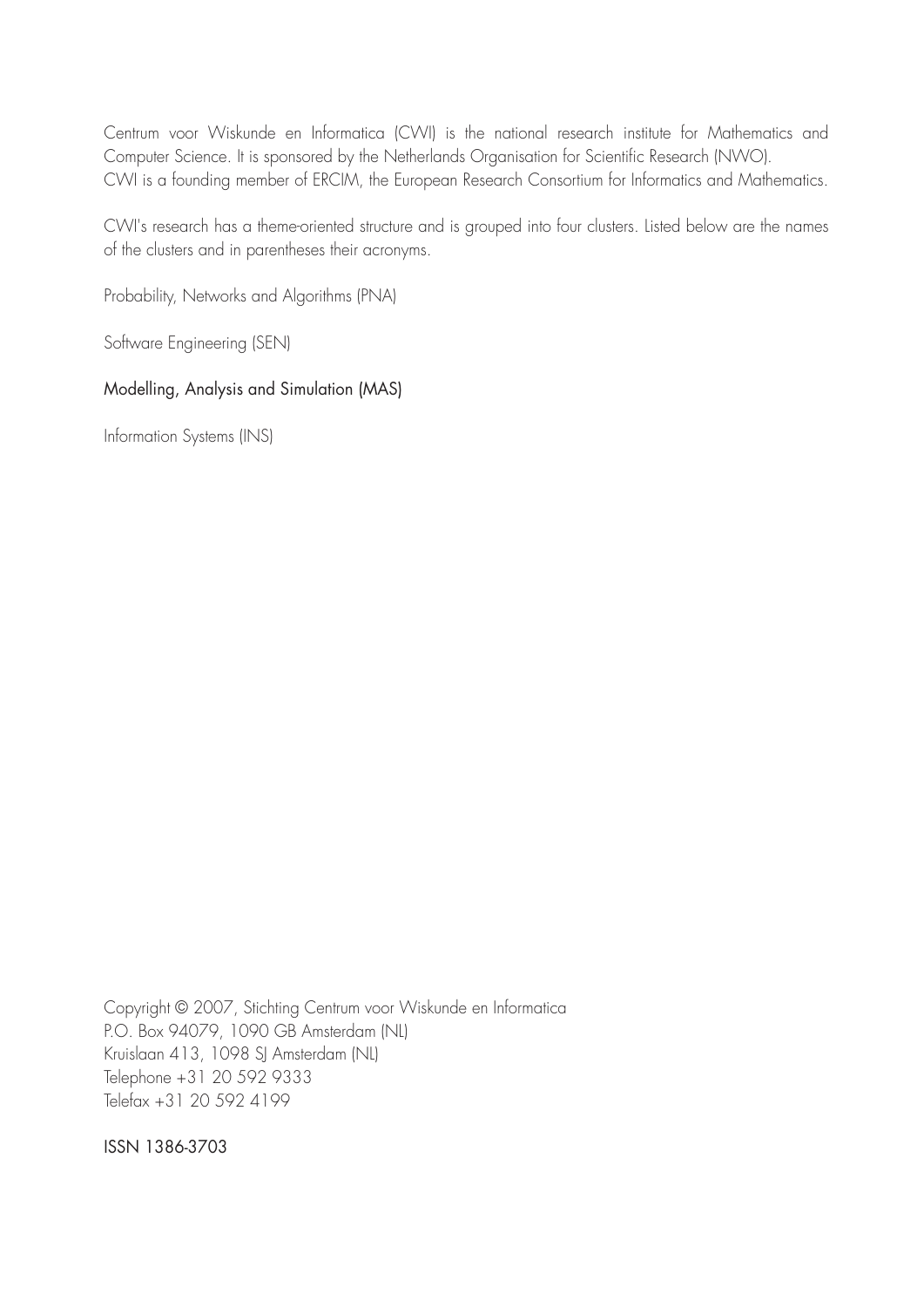# Construction of high-order multirate Rosenbrock methods for stiff ODEs

#### ABSTRACT

Multirate time stepping is a numerical technique for efficiently solving large-scale ordinary differential equations (ODEs) with widely different time scales localized over the components. This technique enables one to use large time steps for slowly varying components, and small steps for rapidly varying ones. Multirate methods found in the literature are normally of low order, one or two. Focusing on stiff ODEs, in this paper we discuss multirate methods based on the higher-order, stiff Rosenbrock integrators. Special attention is paid to the treatment of the refinement interfaces with regard to the choice of the interpolant and the occurrence of order reduction. For stiff, linear systems containing a stiff source term, we propose modifications for the treatment of the source term which overcome order reduction originating from such terms and which we can implement in our multirate method.

2000 Mathematics Subject Classification: 65L06, 65L50, 65M06, 65M20 Keywords and Phrases: Multirate time stepping, local time stepping, high-order Rosenbrock methods, ordinary differential equations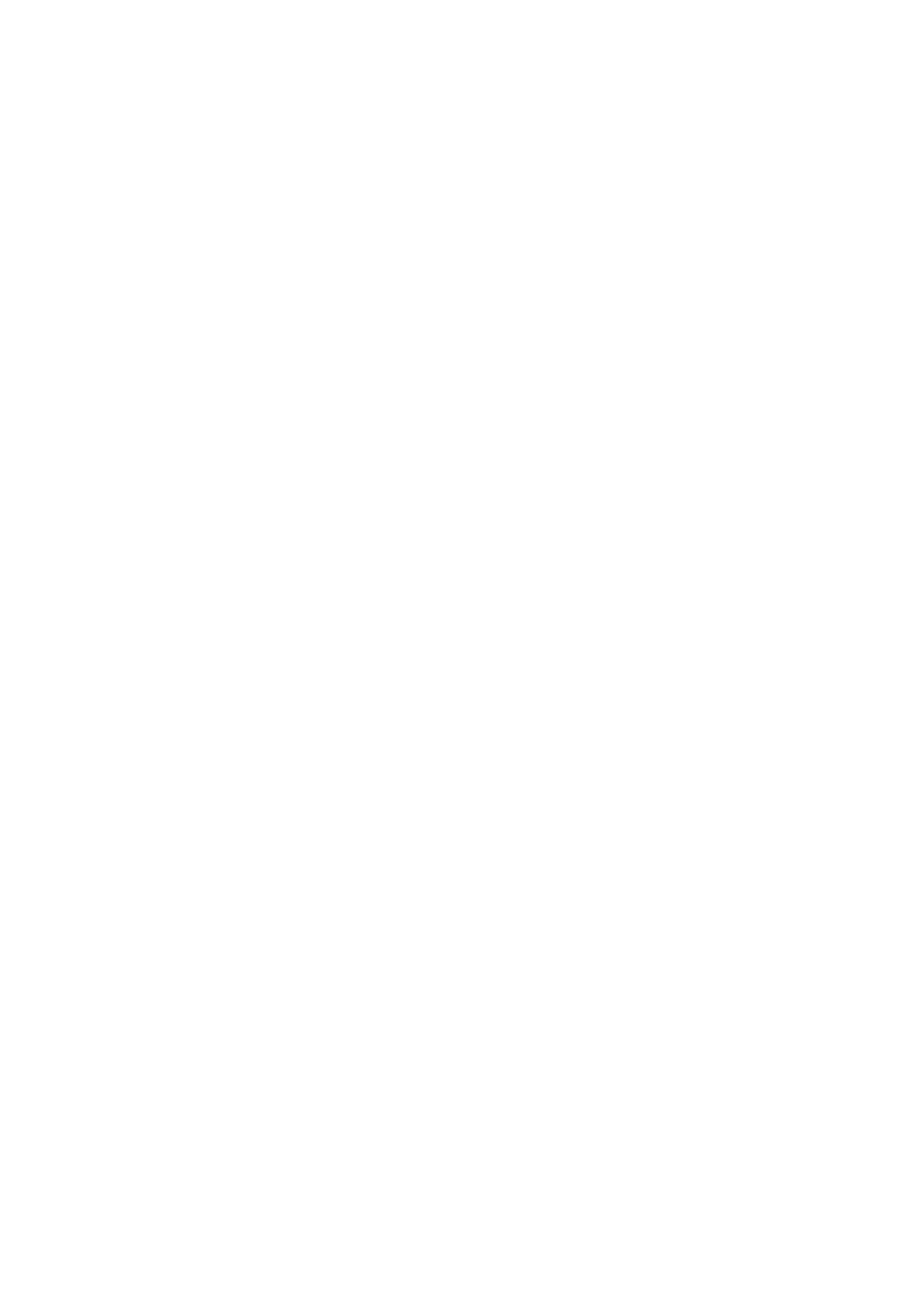## Construction of High-Order Multirate ROSENBROCK METHODS FOR STIFF ODES

## V. Savcenco<sup>∗</sup>

CWI, P.O. Box 94079, 1090 GB Amsterdam, The Netherlands

#### Abstract

Multirate time stepping is a numerical technique for efficiently solving largescale ordinary differential equations (ODEs) with widely different time scales localized over the components. This technique enables one to use large time steps for slowly varying components, and small steps for rapidly varying ones. Multirate methods found in the literature are normally of low order, one or two. Focusing on stiff ODEs, in this paper we discuss multirate methods based on the higher-order, stiff Rosenbrock integrators. Special attention is paid to the treatment of the refinement interfaces with regard to the choice of the interpolant and the occurrence of order reduction. For stiff, linear systems containing a stiff source term, we propose modifications for the treatment of the source term which overcome order reduction originating from such terms and which we can implement in our multirate method.

2000 Mathematics Subject Classification: 65L06, 65L50, 65M06, 65M20 Keywords and Phrases: Multirate time stepping, local time stepping, high-order Rosenbrock methods, ordinary differential equations

## 1 Introduction

Many practical applications give rise to systems of ordinary differential equations (ODEs) with different time scales which are localized over the components. To solve such systems, multirate time stepping strategies are considered. These strategies integrate the slow components with large time steps and the fast components with small time steps.

Numerous multirate methods were developed for solving stiff systems with different time scales. A multirate method based on a two stage second-order Rosenbrock method together with a self-adjusting multirate time stepping strategy was introduced in [13]. In [2] a scheme based on a third-order Rosenbrock method was considered. However, due to stability constraints, instead of the third-order method the embedded secondorder method was used for time stepping. A multirate method for circuit simulation problems based on the backward Euler method was described in [14]. All these schemes are of order two at most. In this paper we aim to develop multirate methods of higher order.

We address the main difficulties which arise in the construction of higher-order multirate methods. Special attention is paid to the treatment of the temporal refinement

<sup>∗</sup>Email address: savcenco@cwi.nl. The work of the author is supported by a Peterich Scholarship through the Netherlands Organisation for Scientific Research NWO.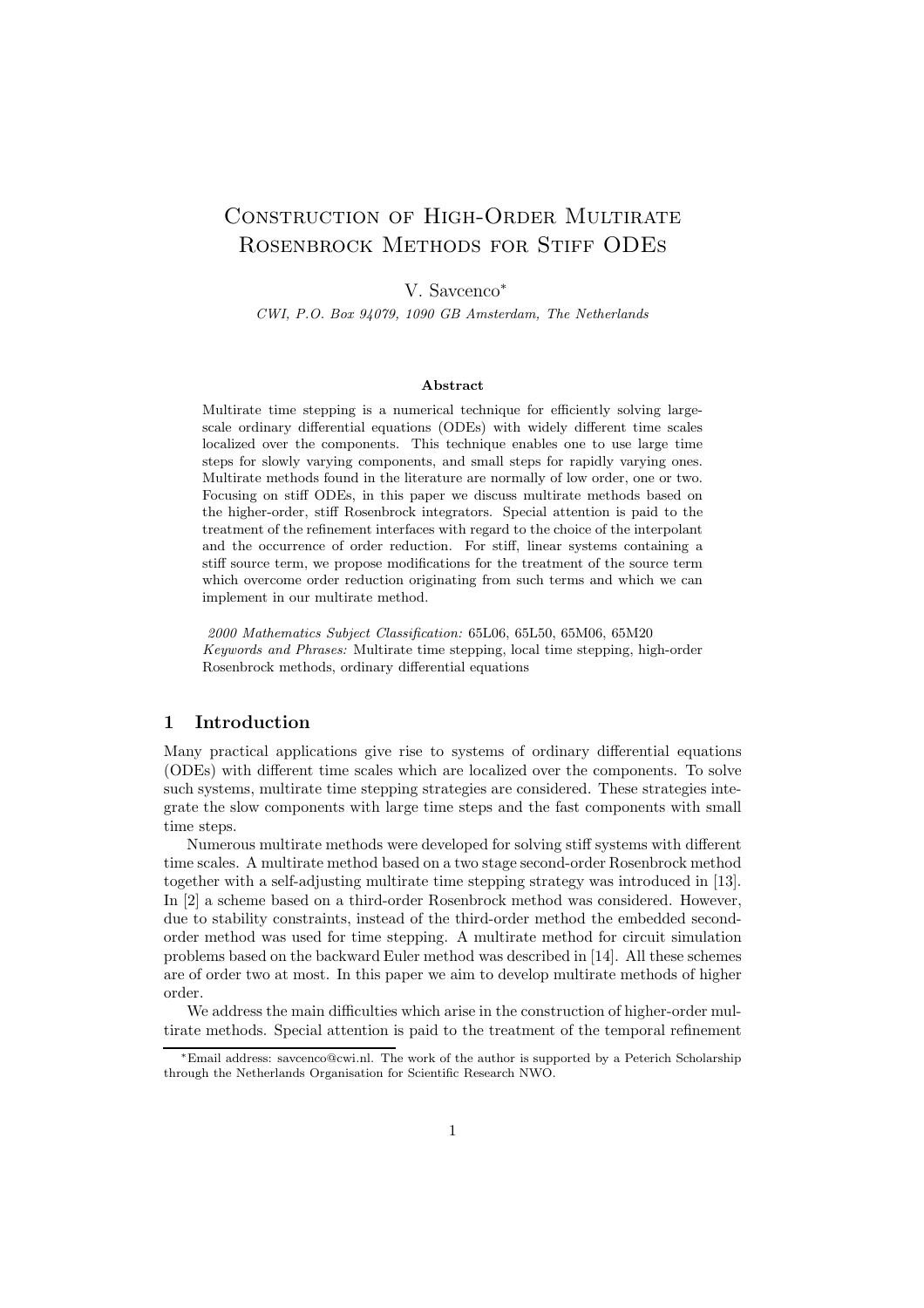interface. During the refinement step the intermediate time values of the components which are not refined might be needed. Usually these values are not directly available and have to be calculated by interpolation or a dense output formula. Use of low-order interpolation can influence the order of the method, therefore a better interpolation has to be considered.

We construct a multirate method which is based on the fourth-order Rosenbrock method RODAS of Hairer and Wanner [5]. In the numerical experiments the constructed method is compared with the multirate version of the second order Rosenbrock method ROS2 from [13]. From experiments it is seen that the multirate RODAS shows good results and is more robust than the multirate ROS2.

The contents of this paper is as follows. In Section 2 we discuss the main issues of the high-order Rosenbrock methods construction. In Section 3 we describe an interpolant which can be used together with a second-order two stage Rosenbrock method ROS2 [8]. Fourth-order Rosenbrock methods are discussed in Section 4. Order reduction issues and the modifications for the Rosenbrock methods which help to avoid order reduction are presented in Section 5. In Section 6 four test problems are solved using a self-adjusting multirate strategy based on a Rosenbrock fourth-order method. The numerical results are compared with the ones obtained with lower-order Rosenbrock methods. Finally, Section 7 contains the conclusions.

## 2 Considerations on construction of high-order multirate Rosenbrock methods

We consider a system of ODEs

$$
w'(t) = F(t, w(t)), \qquad w(0) = w_0,
$$
\n(2.1)

with given initial value  $w_0 \in \mathbb{R}^m$  and given function  $F : \mathbb{R} \times \mathbb{R}^m \to \mathbb{R}^m$ . The approximations to the exact ODE solution at the global time levels  $t_n$  will be denoted by  $w_n$ . The multirate methods in this paper are based on the approach described in [13]. For a given global time step  $\tau = t_n - t_{n-1}$ , we first compute a tentative approximation at the time level  $t_n$  for all components. For those components for which an error estimator indicates that smaller steps are needed, the computation is redone with halved step size  $\frac{1}{2}\tau$ . During the refinement stage, values at the intermediate time levels of components which are not refined might be needed. These values can be obtained by extrapolation, interpolation or by use of dense output built in the time integration method. The refinement is recursively continued until an error estimator is below a prescribed tolerance for all components. A schematic example, with components horizontally and time vertically, is presented in Figure 1.



Figure 1: Multirate time stepping for a time interval  $[t_{n-1}, t_n]$ .

Proper interface treatment during the refinement step is very important for multirate schemes. Use of interpolation and dense output of order lower than the order of the main time integration method can lead to order reduction. For example, in [7] it was shown that the second-order trapezoidal rule with linear interpolation can lead to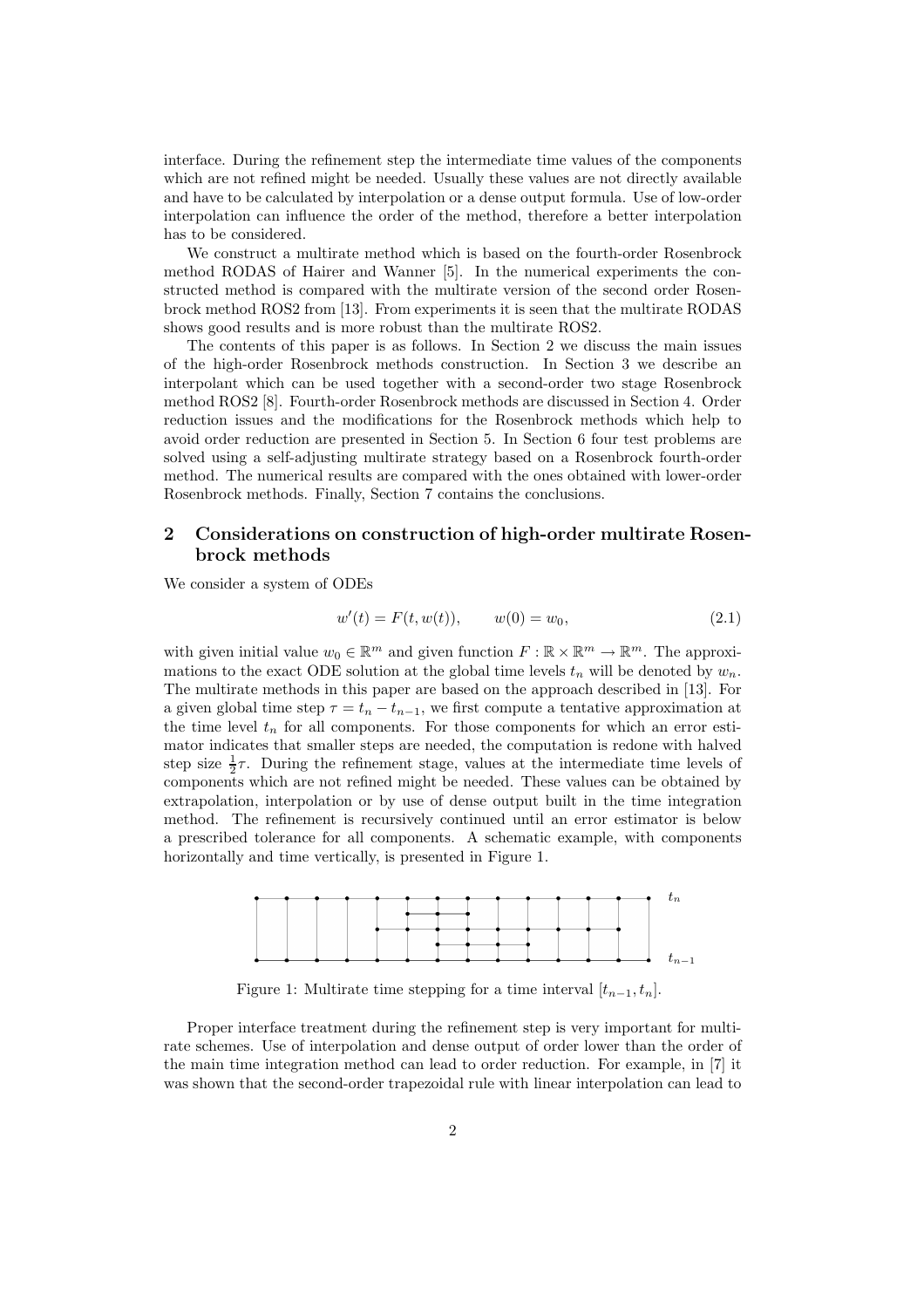first-order consistency for stiff problems. Another important point in connection with stiff problems, is that interpolation procedures which make explicit use of function evaluations are inappropriate. In this case, the interpolant resulting from a stiff problem can dramatically amplify the error of the numerical method. Such interpolants are usually called "unstable" [3].

Let us consider an s-stage Rosenbrock method [5]

$$
w_n = w_{n-1} + \sum_{i=1}^{s} b_i k_i , \qquad (2.2)
$$

$$
k_{i} = \tau F\left(t_{n-1} + \alpha_{i}\tau, w_{n-1} + \sum_{j=1}^{i-1} \alpha_{ij} k_{j}\right) + \tau \frac{\partial F}{\partial w}(t_{n-1}, w_{n-1}) \sum_{j=1}^{i} \gamma_{ij} k_{j} + + \gamma_{i} \tau^{2} \frac{\partial F}{\partial t}(t_{n-1}, w_{n-1}),
$$
\n(2.3)

where  $\alpha_{ij}, \gamma_{ij}, b_i$  are real parameters defining the method,  $\tau$  denotes the step size, and

$$
\alpha_i = \sum_{j=1}^{i-1} \alpha_{ij}, \qquad \gamma_i = \sum_{j=1}^{i} \gamma_{ij}.
$$
\n(2.4)

A dense output or a continuous extension for this method can be defined as

$$
w_I(t_{n-1} + \theta \tau) = w_{n-1} + \sum_{i=1}^s \theta b_i(\theta) k_i, \qquad 0 \le \theta \le 1.
$$
 (2.5)

In this paper we mainly consider numerical time integration methods for which there exist interpolants which do not amplify the error of the numerical method within one step for the linear test equation

$$
w'(t) = \lambda w(t), \quad w(0) = 1,
$$
\n(2.6)

with  $\lambda \in \mathbb{C}^-$ , where  $\mathbb{C}^-$  denotes the left-half complex plane  $\{z \in \mathbb{C} : \text{Re}(z) \leq 0\}.$ Following the definition presented by Bellen and Zennaro in [3], we will say that the interpolant  $(2.5)$  is stable with respect to a Rosenbrock method  $(2.2)$ - $(2.3)$  if

$$
\max_{0 \le \theta \le 1} |w_I(\theta \tau)| \le \max\{1, |w(\tau)|\} \tag{2.7}
$$

for every  $z = \lambda \tau \in \mathbb{C}^-$ .

In case of an A-stable Rosenbrock method, the condition of stability reduces to

$$
\max_{0 \le \theta \le 1} |w_I(\theta \tau)| \le 1, \tag{2.8}
$$

for every  $z = \lambda \tau \in \mathbb{C}^-$ .

An interpolant with this property was considered together with a second-order Rosenbrock method in [12]. A detailed description of this interpolant is given in Section 3. This combination resulted in a multirate method which showed good asymptotic stability properties. We believe that an interpolant with property (2.8) will not blow up the error of the associated method, however, the stability analysis of the final multirate scheme is still missing.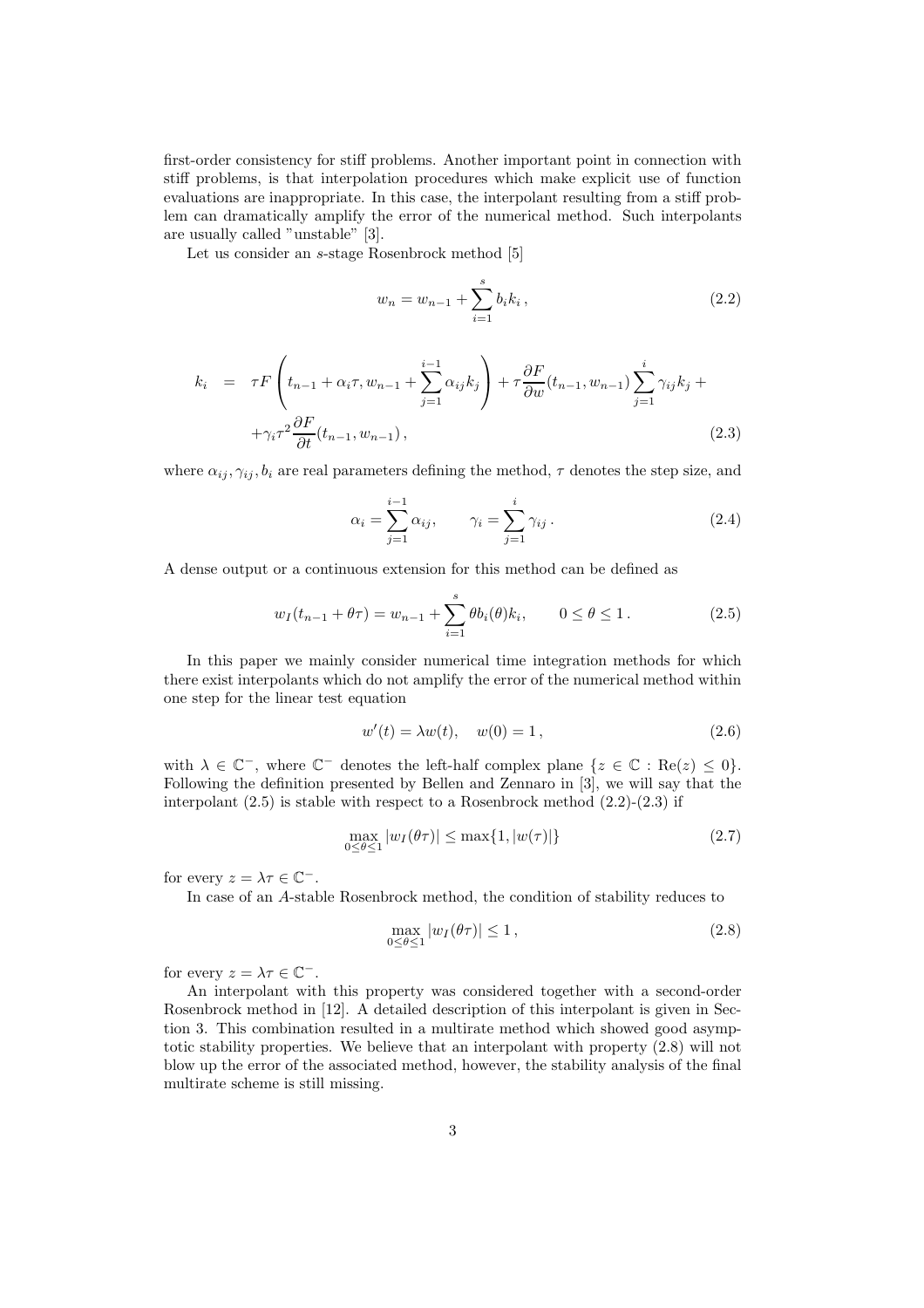For the dense output formula  $(2.5)$  used for the Rosenbrock method  $(2.2)-(2.3)$ , it is possible to derive order conditions, see [5]:

Order 1

$$
\sum b_i(\theta) = 1, \qquad (2.9)
$$

Order 2

$$
\sum b_i(\theta)\beta_i = \frac{1}{2}\theta - \gamma\,,\tag{2.10}
$$

Order 3

$$
\sum b_i(\theta)\alpha_i^2 = \frac{1}{3}\theta^2\,,\tag{2.11}
$$

$$
\sum b_i(\theta)\beta_{ij}\beta_j = \frac{1}{6}\theta^2 - \gamma\theta + \gamma^2, \qquad (2.12)
$$

Order 4

$$
\sum b_i(\theta)\alpha_i^3 = \frac{1}{4}\theta^3\,,\tag{2.13}
$$

$$
\sum b_i(\theta) \alpha_i \alpha_{ik} \beta_k = \frac{1}{8} \theta^3 - \frac{1}{3} \gamma \theta^2, \qquad (2.14)
$$

$$
\sum b_i(\theta)\beta_{ik}\alpha_k^2 = \frac{1}{12}\theta^3 - \frac{1}{3}\gamma\theta^2,
$$
\n(2.15)

$$
\sum b_i(\theta)\beta_{ik}\beta_{kl}\beta_l = \frac{1}{24}\theta^3 - \frac{1}{2}\gamma\theta^2 + \frac{3}{2}\gamma^2\theta - \gamma^3,
$$
\n(2.16)

where

$$
\beta_{ij} = \alpha_{ij} + \gamma_{ij}, \qquad \beta_i = \sum_{j=1}^{i-1} \beta_{ij}.
$$

Sometimes, for a given Rosenbrock method, it is impossible to define a continuous interpolant (for any  $0 \le \theta \le 1$ ). Instead, the discrete version of the interpolation can be considered, in which the stability and order conditions are satisfied just for few values of the parameter  $\theta$ . In the case of our multirate time stepping strategy, at each refinement step we have to interpolate time points at the stages. Specifically, for the refinement step where we take two smaller time steps of size  $\frac{1}{2}\tau$  instead of one of size  $\tau$ , we need a stable interpolant for  $\theta = \frac{1}{2}(l + \alpha_i)$  for  $l = 0, 1$  and  $i = 1, ..., s$ .

## 3 A stable interpolant for multirate ROS2

In this section we will consider the two-stage second-order Rosenbrock ROS2 method [8]. To proceed from  $t_{n-1}$  to a new time level  $t_n = t_{n-1} + \tau$ , the method calculates

$$
w_n = w_{n-1} + \frac{3}{2}\bar{k}_1 + \frac{1}{2}\bar{k}_2,
$$
  
\n
$$
(I - \gamma \tau J)\bar{k}_1 = \tau F(t_{n-1}, w_{n-1}) + \gamma \tau^2 F_t(t_{n-1}, w_{n-1}),
$$
  
\n
$$
(I - \gamma \tau J)\bar{k}_2 = \tau F(t_n, w_{n-1} + \bar{k}_1) - \gamma \tau^2 F_t(t_{n-1}, w_{n-1}) - 2\bar{k}_1,
$$
\n(3.1)

where  $J \approx F_w(t_{n-1}, w_{n-1})$  and the notation  $\bar{k}_i$  instead of  $k_i$  is used since we have eliminated the matrix-vector product in the second stage. The method is A-stable for  $\gamma \ge \frac{1}{4}$  and L-stable if  $\gamma = 1 \pm \frac{1}{2}\sqrt{2}$ . We use  $\gamma = 1 - \frac{1}{2}\sqrt{2}$ . For this method, for  $\gamma \ne \frac{1}{2}$ , we define the following second-order interpolant

$$
w_I(t_{n-1} + \theta \tau) = w_{n-1} + \frac{1}{2(1 - 2\gamma)} \left( \theta^2 + (2 - 6\gamma)\theta \right) \bar{k}_1 + \frac{1}{2(1 - 2\gamma)} \left( \theta^2 - 2\gamma\theta \right) \bar{k}_2,
$$
\n(3.2)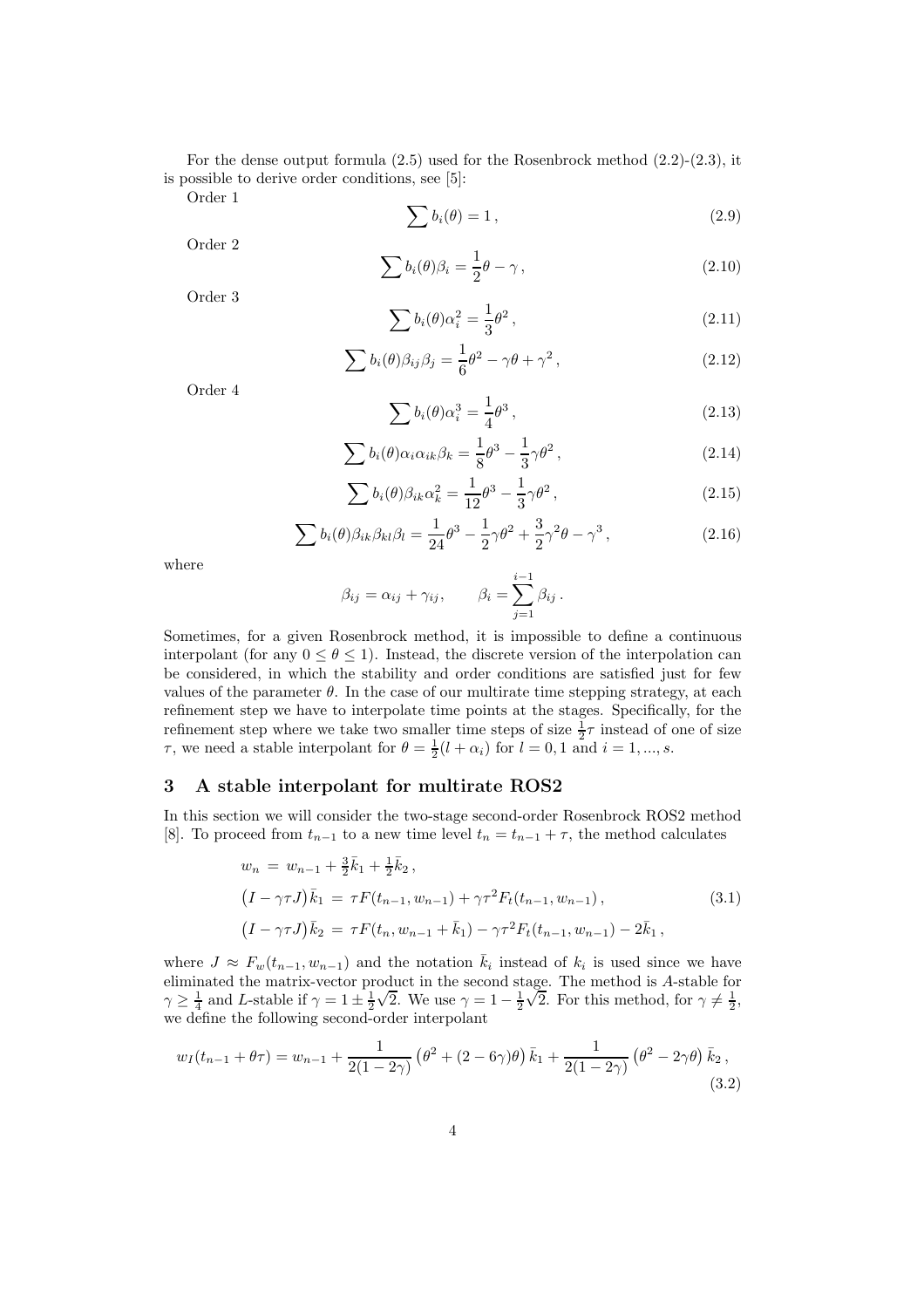which was already used in [12].

For studying the stability of this interpolant we apply it to the test equation (2.6) and use the maximum modulus principle from complex analysis. Thus we have to check whether  $\max_{0 \leq \theta \leq 1} |w_I(\theta \tau)| \leq 1$  whenever  $\text{Re}(z) = 0$ , where  $z = \lambda \tau$ . From Figure 3, where the values of  $|w_I(\theta\tau)|$  are presented for  $\gamma = 1 - \frac{1}{2}\sqrt{2}$  and for three different values of  $\theta$ , we can see that  $|w_I(\theta\tau)|$  does not exceed 1. Experiments also showed that  $|w_I(\theta \tau)|$  does not exceed 1 for all  $0 \le \theta \le 1$  and  $\gamma \ge \frac{1}{4}, \gamma \ne \frac{1}{2}$ .



Figure 2: Plot of  $|w_I(\theta \tau)|$  for  $\gamma = 1 - \frac{1}{2}\sqrt{2}$  and three different values of  $\theta$ .

The stability of this interpolant in the sense of definition (2.8) can also be shown analytically. Assuming  $w_0 = 1$  and inserting  $z = iy$  in (3.1) gives

$$
\bar{k}_1 = \frac{iy}{1 - i\gamma y},
$$
\n $\bar{k}_1 + \bar{k}_2 = \frac{y^2(2\gamma - 1)}{(1 - i\gamma y)^2}.$ 

The interpolant (3.2) becomes

$$
w_I(\theta \tau) = 1 + \theta \bar{k}_1 + \frac{\theta(\theta - 2\gamma)}{2(1 - 2\gamma)} (\bar{k}_1 + \bar{k}_2)
$$
  
= 
$$
1 + \theta \frac{iy}{1 - i\gamma y} - \frac{\theta(\theta - 2\gamma)}{2} \frac{y^2}{(1 - i\gamma y)^2}
$$
  
= 
$$
-1 + \frac{1}{2} \theta y \frac{(\theta y - \theta \gamma^2 y^3 + 4\gamma^3 y^3) + (2\theta \gamma y^2 - 6\gamma^2 y^2 - 2)i}{(1 + \gamma^2 y^2)^2}
$$
(3.3)

After some simplifications we get

$$
|w_I(\theta \tau)|^2 = 1 - \frac{(4\gamma - \theta)(2\gamma - \theta)^2 y^4}{4(1 + \gamma^2 y^2)^4}.
$$

Since we have  $4\gamma - \theta \geq 0$ , it follows that  $|w_I(\theta\tau)| \leq 1$ . This shows that the considered interpolant used together with the ROS2 method is stable in the sense of definition  $(2.8).$ 

## 4 Higher-order multirate methods

In this section we consider some fourth-order Rosenbrock methods well known from the literature: Kaps-Rentrop methods [9] and the RODAS method of Hairer and Wanner [5]. Attempts to construct multirate methods based on the Kaps-Rentrop methods appeared to be not so successful (see Subsection 4.2). Therefore the main part of this section is about the multirate version of the RODAS method.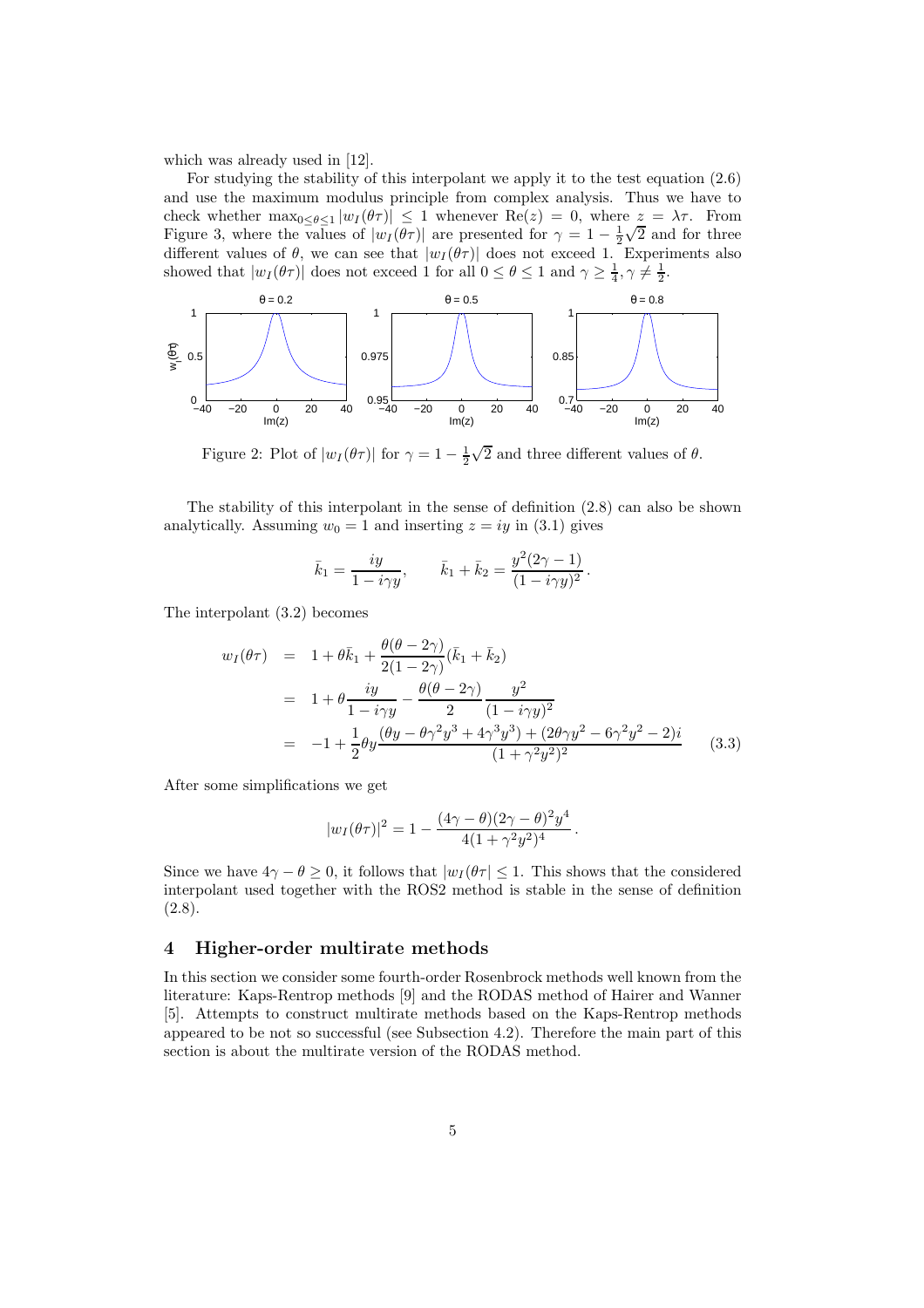#### 4.1 Multirate RODAS

In this subsection we present a multirate method based on the fourth-order stiffly accurate, A-stable Rosenbrock method RODAS [5]. RODAS has six stages and a third-order embedded method which can be used for error estimation. It also has a built-in dense output of order three.

The coefficients of the RODAS method, derived following [5, pp. 421], are presented in Table 7 in the Appendix. The embedded method is given by

$$
\overline{w}_n = w_{n-1} + \sum_{i=1}^{s} \overline{b}_i k_i, \qquad (4.1)
$$

with  $\bar{b}_i = \alpha_{5i}$ . The built-in dense output of the RODAS method is defined by

$$
w_I(t_{n-1} + \theta \tau) = w_{n-1} + \sum_{i=1}^s \sum_{j=0}^3 b_{ij} \theta^{j+1} k_i, \qquad (4.2)
$$

with the coefficients  $b_{ij}$  presented in Table 8 in the Appendix. These coefficients were chosen to satisfy the third-order conditions (2.9)-(2.12), the first fourth-order condition (2.13) and the condition  $b_6(\theta) = \gamma \theta$ , see [5].

In order to test the stability of the dense output in the sense of definition (2.8), we apply the RODAS method together with its dense output to the scalar test equation  $w' = \lambda w$ . We use the maximum modulus principle and check how the value of  $|w_I(\theta \tau)|$ changes for different purely imaginary values of  $z = \tau \lambda$ . In Figure 4.1 the plot of the max  $|w_I(\theta\tau)|$  for a range of z-values is presented. We can see that the maximum of the modulus of the solution is always smaller than 1.04, which is a slightly larger threshold than in definition (2.8). This also holds for larger values of z. Therefore, the RODAS built-in dense output will not amplify dramatically the error of the main numerical method. Moreover, the RODAS formula itself will provide damping due to its L-stability.



Figure 3: Plot of the  $\max_{0 \leq \theta \leq 1} |w_I(\theta) \rangle$  for a range of purely imaginary z-values.

The dense output of RODAS, which is used for interpolation in our multirate scheme, is of order three. Therefore, due to possible order reduction (see [7]), the multirate method based on RODAS is of order three. However, in most practical examples we will see order four due to cancellation and damping.

## 4.1.1 Asymptotic stability for  $2 \times 2$  test equations

Usually, linear stability analysis of an integration method is based on the scalar Dahlquist test equation  $w'(t) = \lambda w(t)$ ,  $\lambda \in \mathbb{C}$ . For multirate methods the scalar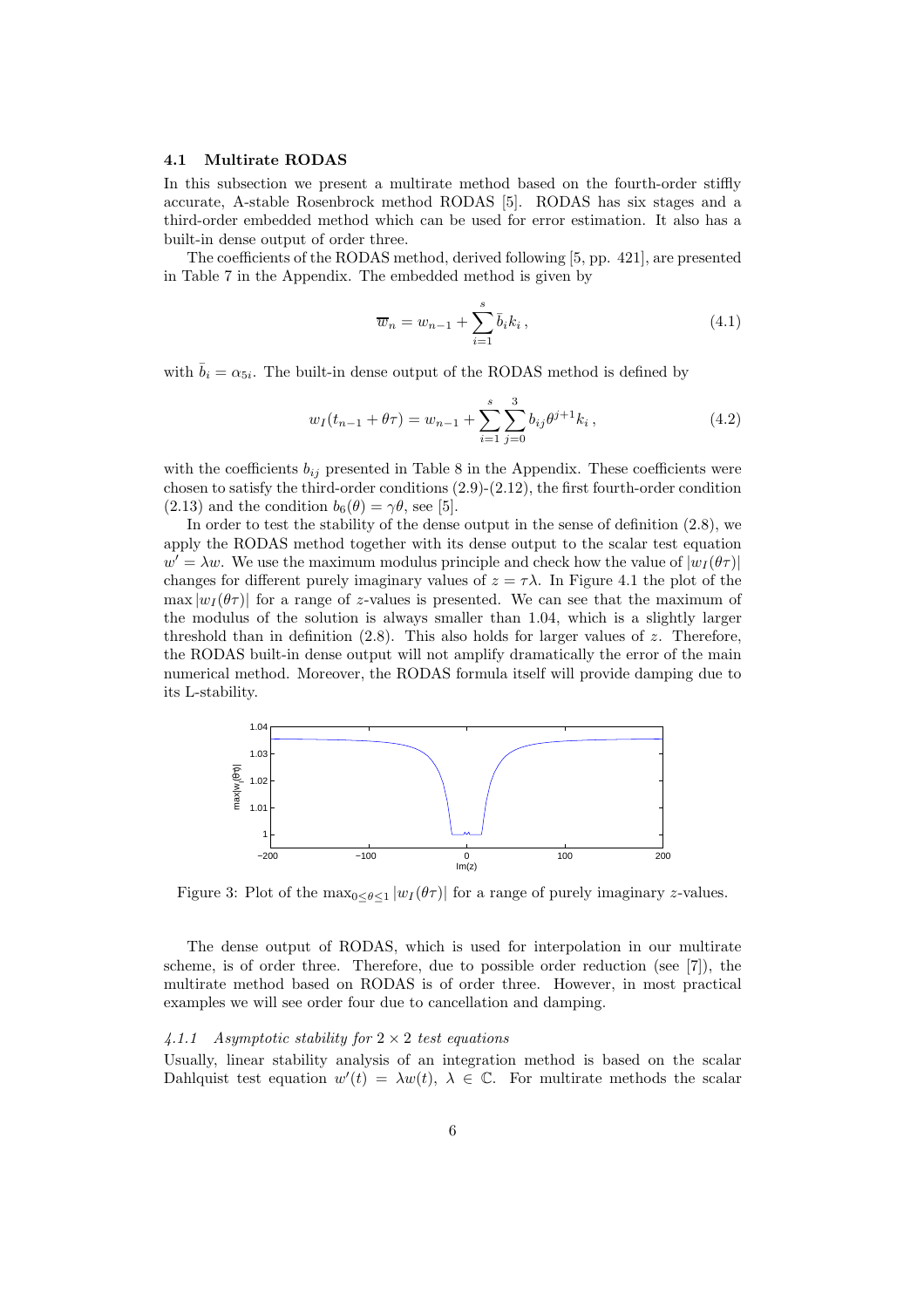problem cannot be used. Instead we can consider a similar test problem, a linear  $2 \times 2$ system

> $w'(t) = Aw(t), \qquad w = \begin{pmatrix} u \\ u \end{pmatrix}$  $\overline{v}$  $\bigg), \qquad A = \left( \begin{array}{cc} a_{11} & a_{12} \\ a_{21} & a_{22} \end{array} \right).$

We denote

$$
Z = \tau A, \qquad z_{ij} = \tau a_{ij} \,. \tag{4.3}
$$

We will assume that the first component  $u$  of the system is fast and the second component v is slow. Thus, to perform the time integration from  $t_{n-1}$  to  $t_n = t_{n-1} + \tau$ we will complete two time steps of size  $\frac{1}{2}\tau$  for the first component and one time step of size  $\tau$  for the second component.

We assume that

$$
a_{11} < 0 \qquad \text{and} \qquad a_{22} < 0. \tag{4.4}
$$

and we denote

$$
\kappa = \frac{a_{22}}{a_{11}}, \qquad \beta = \frac{a_{12}a_{21}}{a_{11}a_{22}}.
$$
\n(4.5)

Both eigenvalues of the matrix A have a negative real part if and only if  $det(A) > 0$ . This condition can also be written as

 $\beta < 1$ .

We can regard  $\kappa$  as a measure for the stiffness of the system, and  $\beta$  gives the amount of coupling between the fast and slow part of the equation. For this two-dimensional test equation we will consider asymptotic stability whereby it is required that the eigenvalues of the amplification matrix  $S$  are less than one in modulus. Similar stability considerations for  $2 \times 2$  systems are found in [12] for lower order Rosenbrock methods.

The elements of the  $2\times 2$  amplification matrix S will depend on the four parameters  $z_{ij} = \tau a_{ij}, 1 \leq i, j \leq 2$ . However, as it was shown in [12], the eigenvalues of S depend only on the determinant and trace of Z and can be written as functions of three parameters:  $\kappa$ ,  $\beta$  and  $z_{11}$ . Instead of  $z_{11} \leq 0$  and  $\beta < 1$  we will use the quantities

$$
\xi = \frac{z_{11}}{1 - z_{11}}, \qquad \eta = \frac{\beta}{2 - \beta}, \qquad (4.6)
$$

which are bounded between  $-1$  and  $0$ , and  $-1$  and  $1$ , respectively.

The domains of asymptotic stability are shown in Figure 4. We present these domains in the  $(\xi, \eta)$ -plane for three values of  $\kappa = 10^j$ ,  $j = 0, 1, 2$ . It is seen that the multirate RODAS will be stable if  $\eta > 0$ , whereas for  $\eta < 0$  the domain of instability increases when  $\kappa$  gets large. The stability domains for large values of  $\kappa \gg 100$  do not cover the whole region  $\eta < 0$ . They are similar to the domain obtained for  $\kappa =$ 100. Compared to the stability domains obtained for ROS2 (used with interpolation from Section 3) in [12], the stability domains for RODAS are smaller. However the difference is not significant. We can also see that there exist regions for which ROS2 is asymptotically unstable and RODAS is stable.

#### 4.2 Kaps-Rentrop fourth-order Rosenbrock methods

We have also examined the possibility of constructing multirate methods based on the fourth-order Rosenbrock methods GRK4A and GRK4T [9]. In order to have a thirdorder interpolant, conditions  $(2.9)$  -  $(2.12)$  have to be satisfied. This set of conditions can be written as a linear system

$$
Ab(\theta) = c(\theta), \tag{4.7}
$$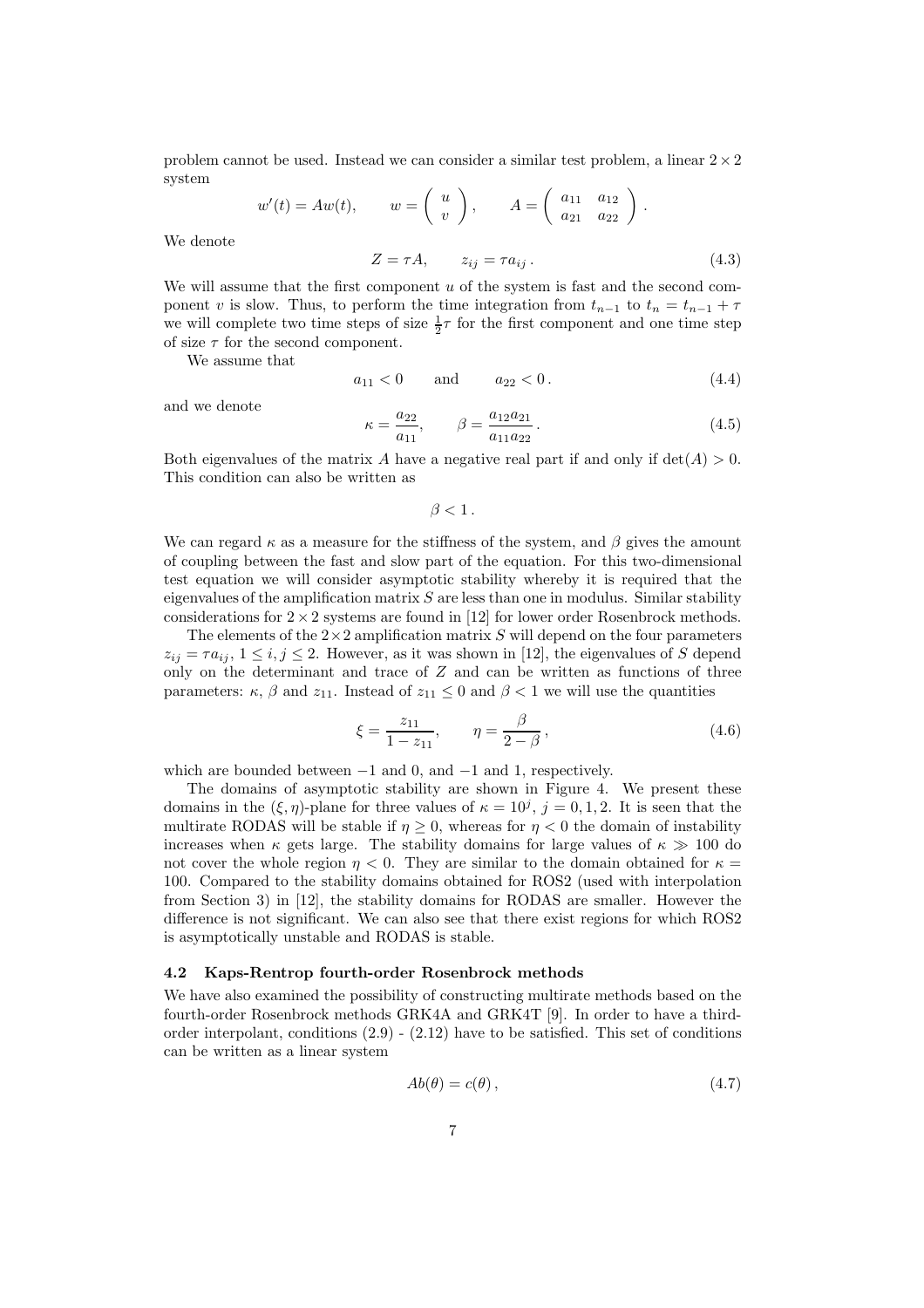

Figure 4: Asymptotic stability domains (gray areas) for  $\kappa = 1, 10, 100$ .

where  $A \in \mathbb{R}^{4 \times 4}$  is a matrix fully determined by the Rosenbrock method coefficients,  $b(\theta) = [b_i(\theta)] \in \mathbb{R}^4$  is the dense output coefficients column vector and  $c(\theta) = [c_i(\theta)] \in \mathbb{R}^4$  $\mathbb{R}^4$  is the  $(2.9)$  -  $(2.12)$  right-hand side values column vector. For both methods GRK4A and GRK4T, the matrix A is of rank three. The second, third and fourth rows of the matrix A are linearly dependent, which also implies that the second, third and fourth elements of the column vector  $c(\theta)$  have to satisfy

$$
a_2c_2(\theta) + a_3c_3(\theta) + a_4c_4(\theta) = 0,
$$
\n(4.8)

with  $a_2$ ,  $a_3$  and  $a_4$  constants dependent on the method coefficients. The relation (4.8) holds for some of the values  $\theta$  (for example  $\theta = 1$ ), however for all other values of  $\theta$ it fails for both methods. Hence, we conclude that for both considered methods it is not possible to have a third-order built-in interpolant of type (2.5). The construction of such an interpolant could alternatively be achieved by adding extra stages for both methods. This would however result in an increased amount of work per step compared with the single-rate version of the original method.

## 5 Stiff source terms: the linear constant coefficient case

Use of Rosenbrock methods for problems with stiff source terms can lead to order reduction. In particular this can happen for problems with time dependent Dirichlet boundary conditions. For Rosenbrock methods, order reduction was studied for linear problems in [10]. A technique which avoids order reduction by modifying the usual boundary values of the intermediate stages was more recently presented in [1]. During the refinement step within multirate time stepping, sub problems with time dependent boundary conditions have to be solved. Therefore, having proper local order, is of true importance for multirate schemes. In this section we aim at improving the local order of the Rosenbrock method by modifying the treatment of the source term. Using ideas from [6], we will study the order reduction for linear constant-coefficient problems.

Let us consider the linear scalar test equation

$$
w'(t) = \lambda w(t) + g(t), \qquad w(0) = w_0, \qquad (5.1)
$$

where  $\lambda \in \mathbb{C}$ , Re $\lambda \leq 0$ , may be large in absolute value and also the source term may be large. However we assume that the derivatives of  $w$  are of moderate size.

The restriction to scalar problems is convenient for the notation. The results carry over to linear systems  $w' = Aw + g(t)$  if A is diagonisable and well conditioned. On the other hand, the fact that only linear constant-coefficient problems are studied is a genuine restriction.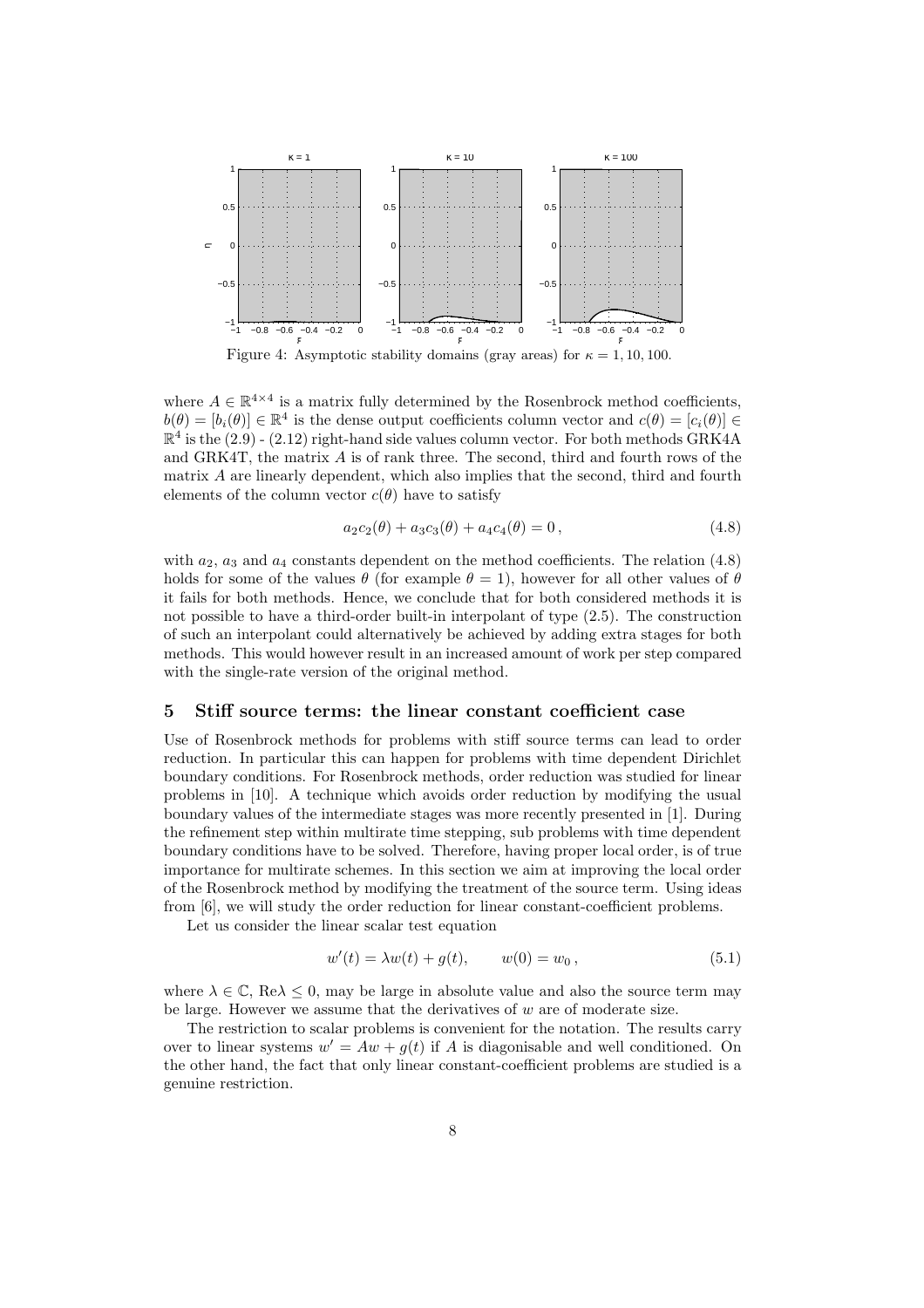In this section, for simplicity of the expressions, it will be assumed that a time step from  $t_n$  to  $t_{n+1} = t_n + \tau$  is taken. In the analysis we will derive recursions for the global errors  $e_n = w(t_n) - w_n$ . These recursions will be of the form

$$
e_{n+1} = S e_n + d_n \,,
$$

where S is the amplification factor and  $d_n$  is the local error. In case of linear test problems (5.1) we will have  $S = R(z)$ , where R is the stability function of the Rosenbrock method and  $z = \tau \lambda$ . Our aim is to derive error recursions with local errors  $d_n$ , which are independent from stiffness, so that for these recursions the derived order holds in both the non stiff and the stiff case.

#### 5.1 Standard source term treatment

#### 5.1.1 Error recursion

Consider an s-stage Rosenbrock method (2.2)-(2.3) with coefficients  $\alpha_{ij}$ ,  $\gamma_{ij}$ ,  $b_j$ . This leads to approximations  $w_n \approx w(t_n)$  computed from

$$
k_{n,i} = z(w_n + \sum_{j} \beta_{ij} k_{n,j}) + \tau g(t_n + \alpha_i \tau) + \gamma_i \tau^2 g'(t_n), \quad i = 1, ..., s,
$$
  

$$
w_{n+1} = w_n + \sum_{j} b_j k_{n,j}.
$$
 (5.2)

Along with (5.2), we also consider the scheme with inserted exact solution values  $w_n^* = w(t_n)$ ,  $k_{n,i}^* = \tau w'(t_n + \alpha_i \tau) + \gamma_i \tau^2 w''(t_n)$ . This leads to

$$
k_{n,i}^* = z(w_n^* + \sum_j \beta_{ij} k_{n,j}^* + \rho_{n,i}) + \tau g(t_n + \alpha_i \tau) + \gamma_i \tau^2 g'(t_n), \quad i = 1, ..., s,
$$
  

$$
w_{n+1}^* = w_n^* + \sum_j b_j k_{n,j}^* + r_n,
$$
\n(5.3)

with residuals  $\rho_{n,i}$  and  $r_n$ . For the final error recursion this choice for the exact solution values  $k_{n,i}^*$  for the interior stages is not relevant. With the above choice it is the derivation of the error recursion that becomes simple.

For the analysis it is convenient to use a vector notation. Let  $\mathbf{k}_n = [k_{n,i}] \in \mathbb{R}^s$  and denote likewise

$$
\mathbf{G} = [\gamma_{ij}] \in \mathbb{R}^{s \times s}, \quad \mathbf{B} = [\beta_{ij}] \in \mathbb{R}^{s \times s},
$$

$$
\mathbf{\alpha} = [\alpha_i] \in \mathbb{R}^s, \quad \mathbf{\beta} = [\beta] \in \mathbb{R}^s, \quad \mathbf{b} = [b_i] \in \mathbb{R}^s, \quad \mathbf{\gamma} = [\gamma_i] \in \mathbb{R}^s, \quad \mathbf{e} = [1] \in \mathbb{R}^s.
$$

Furthermore, if  $\varphi : \mathbb{R} \to \mathbb{R}$ , we define

$$
\varphi(t_n+\boldsymbol{\alpha}\tau)=[\varphi(t_n+\alpha_i\tau)]\in\mathbb{R}^s.
$$

This will be used for the source term  $q$ , the solution  $u$  and its derivatives.

With this notation the Rosenbrock method  $(5.2)$  can be compactly written as

$$
\mathbf{k}_n = z(\mathbf{e}w_n + \mathbf{B}\mathbf{k}_n) + \tau g(t_n + \alpha \tau) + \gamma \tau^2 g'(t_n),
$$
  
\n
$$
w_{n+1} = w_n + \mathbf{b}^T \mathbf{k}_n.
$$
\n(5.4)

For the scheme with exact solution values inserted we get

$$
\mathbf{k}_{n}^{*} = z(\mathbf{e}w_{n}^{*} + \mathbf{B}\mathbf{k}_{n}^{*} + \boldsymbol{\rho}_{n}) + \tau g(t_{n} + \alpha\tau) + \gamma\tau^{2}g'(t_{n}),
$$
  
\n
$$
w_{n+1}^{*} = w_{n}^{*} + \mathbf{b}^{T}\mathbf{k}_{n}^{*} + r_{n},
$$
\n(5.5)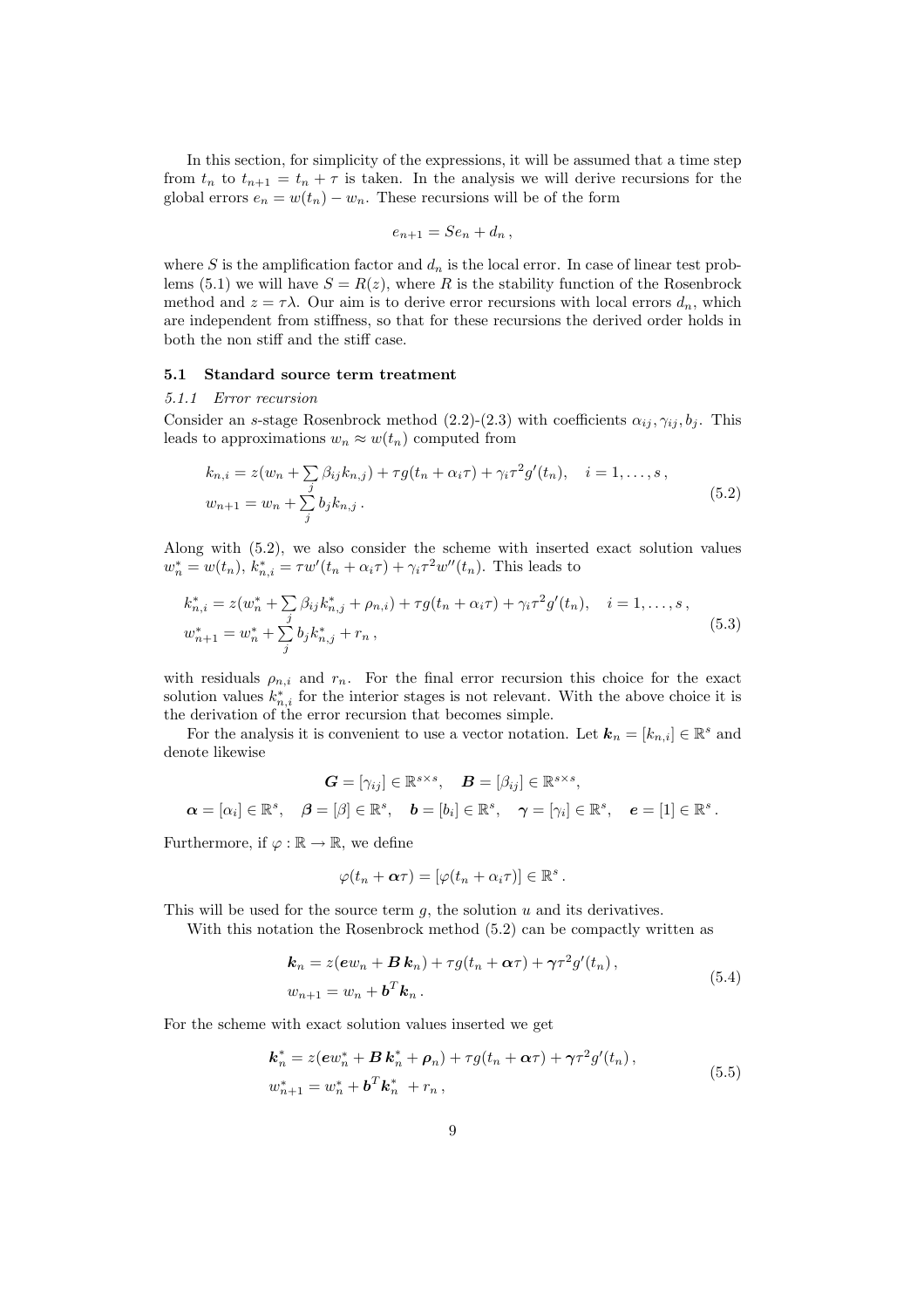with residuals  $p_n = [\rho_{n,i}] \in \mathbb{R}^s$  and  $r_n \in \mathbb{R}$ .

Expressions for these residuals are easily found by a Taylor expansion. Since we have  $\mathbf{k}_n^* = \tau w'(t_n + \alpha \tau) + \gamma \tau^2 w''(t_n), \ \lambda w(t_n + \alpha \tau) + g(t_n + \alpha \tau) = w'(t_n + \alpha \tau)$  and  $\lambda w'(t_n) + g'(t_n) = w''(t_n)$ , it follows that

$$
\rho_n = \frac{1}{z} \left( \tau (w'(t_n + \alpha \tau) - g(t_n + \alpha \tau)) + \gamma \tau^2 (w''(t_n) - g'(t_n)) \right) \n- (ew(t_n) + B(\tau w'(t_n + \alpha \tau) + \gamma \tau^2 w''(t_n))) = \n= (\frac{1}{2} \alpha^2 - B^2 e) \tau^2 w''(t_n) + \sum_{k \ge 3} \frac{1}{k!} (\alpha^k - k B \alpha^{k-1}) \tau^k w^{(k)}(t_n),
$$
\n(5.6)

and

$$
r_n = w(t_{n+1}) - w(t_n) - \mathbf{b}^T(\tau w'(t_n + \alpha \tau) + \gamma \tau^2 w''(t_n)) =
$$
  
= 
$$
-\mathbf{b}^T \gamma \tau^2 w''(t_n) + \sum_{k \geq 1} \frac{1}{k!} (1 - k \mathbf{b}^T \alpha^{k-1}) \tau^k w^{(k)}(t_n),
$$
 (5.7)

where  $\boldsymbol{\alpha}^k = [\alpha_i^k]$  and  $\boldsymbol{\alpha}^0 = \boldsymbol{e}$ .

With  $e_n = w_n^* - w_n$  and  $\boldsymbol{\epsilon}_n = \boldsymbol{k}_n^* - \boldsymbol{k}_n$ , we obtain

$$
\epsilon_n = z(ee_n + B \epsilon_n + \rho_n),
$$
  

$$
e_{n+1} = e_n + b^T \epsilon_n + r_n.
$$

Hence

$$
\epsilon_n = z(I - zB)^{-1}ee_n + z(I - zB)^{-1}\rho_n,
$$

which finally gives recursion (5) with amplification factor  $S = R(z)$ ,

$$
R(z) = 1 + zb^{T}(I - zB)^{-1}e,
$$
\n(5.8)

and local error

$$
d_n = z\boldsymbol{b}^T (I - z\boldsymbol{B})^{-1} \boldsymbol{\rho}_n + r_n. \tag{5.9}
$$

Inserting the series expansions for  $\rho_n$  and  $r_n$ , we can also write the local error as

$$
d_n = \gamma z \mathbf{b}^T (I - z\mathbf{B})^{-1} e \tau w'(t_n) - \gamma \mathbf{b}^T (I - z\mathbf{B})^{-1} e \tau^2 w''(t_n) +
$$
  

$$
\sum_{k \ge 1} \frac{1}{k!} H_k(z) \tau^k w^{(k)}(t_n)
$$
 (5.10)

with rational functions  $H_k$  given by

$$
H_k(z) = 1 - kb^T \alpha^{k-1} + zb^T (I - zB)^{-1} (\alpha^k - kB\alpha^{k-1}).
$$
 (5.11)

## 5.1.2 Stability assumptions

The stability region of the Rosenbrock method is given by the set

$$
\mathcal{S} = \{ z \in \mathbb{C} : |R(z)| \leq 1 \} .
$$

We assume that

$$
S \supset \mathbb{C}^- \,. \tag{5.12}
$$

This means that the method is A-stable. In addition to this we will also assume that

$$
|H_k(z)| \le C_k \quad \text{for all } z \in \mathbb{C}^-, \, k \ge 1 \,, \tag{5.13}
$$

with  $C_k > 0$ . Usually (5.12) implies (5.13) with  $C_k > 0$  determined by the method.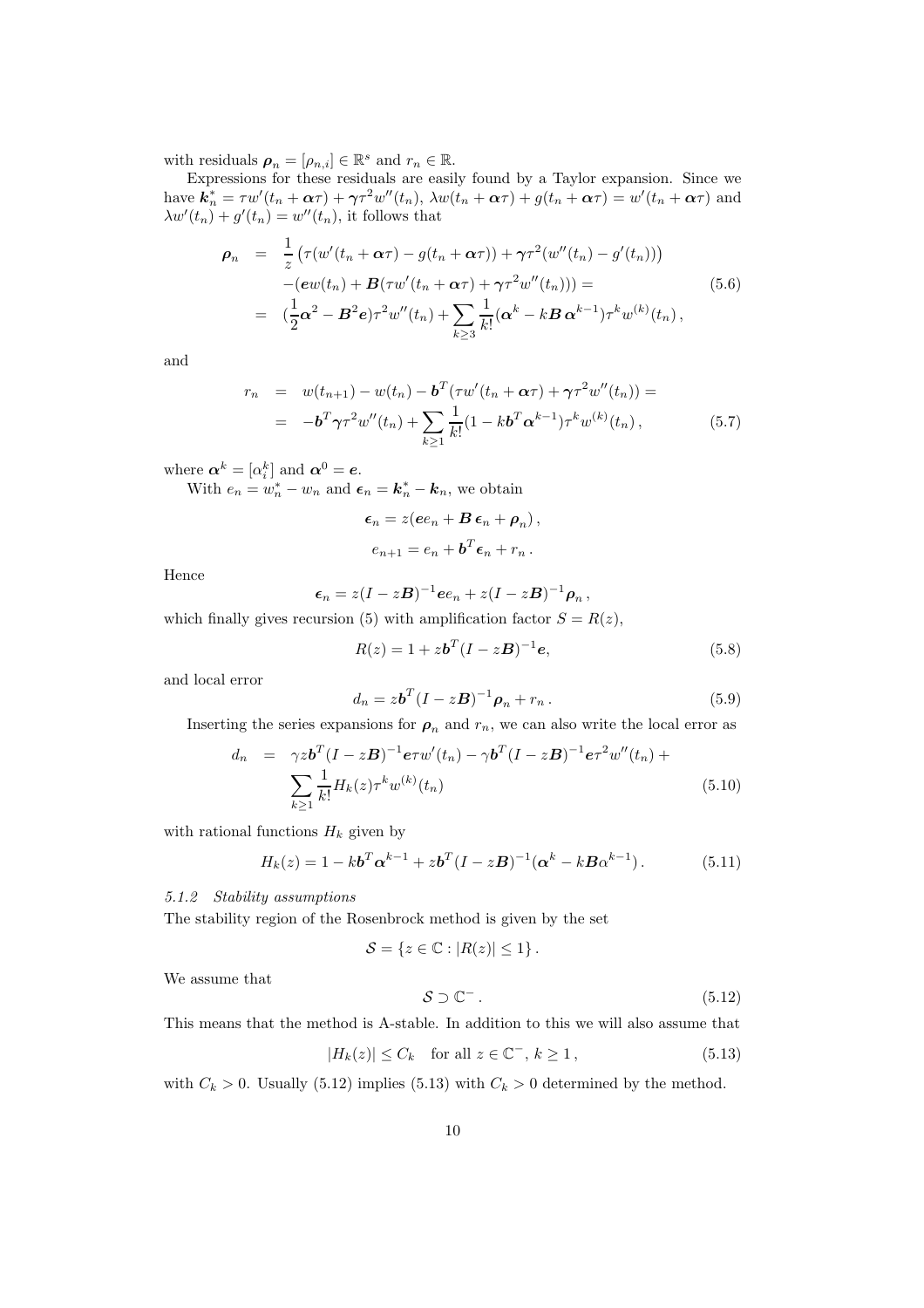## 5.1.3 Local error bounds for the stiff case

Assume that the coefficients of the Rosenbrock methods satisfy

$$
\mathbf{b}^T \mathbf{\alpha}^{k-1} = \frac{1}{k} \quad \text{for } 1 \le k \le p_0, \quad k \neq 2 \,, \tag{5.14}
$$

and

$$
\mathbf{b}^T \boldsymbol{\beta} = \frac{1}{2} - \gamma, \quad \text{if } p_0 \ge 2, \quad k = 2. \tag{5.15}
$$

If the method has classical order p, then we have  $p_0 \geq p$ . Of course, there are many more order conditions for a method to be of order  $p$ . It will also be assumed that

$$
\boldsymbol{B} \, \boldsymbol{\alpha}^{k-1} = \frac{1}{k} \boldsymbol{\alpha}^k, \qquad \text{for } 3 \le k \le p_1 \tag{5.16}
$$

for a certain  $p_1$  and

$$
B^2 e = \frac{1}{2} \alpha^2, \quad \text{if } p_1 \ge 2. \tag{5.17}
$$

This corresponds to a so-called simplifying order condition. A method that satisfies  $(5.14)$  -  $(5.17)$  is said to have stage order  $q = \min(p_0, p_1)$ .

It is directly seen that these order conditions give  $\mathcal{O}(\tau^{q+1})$  bounds for the residuals (5.6), (5.7) and also imply  $H_k = 0$  for  $k \leq q$ . By the stability assumptions, it then follows that also  $|d_n| = \mathcal{O}(\tau^{q+1})$ . For example, for the RODAS [5], GRK4A and GRK4T [9] methods we have  $q = 1$ .

## 5.2 Modified source term treatment

Instead of using the source terms  $g(t_n + \alpha_i \tau) + \gamma \tau g'(t_n)$  in the Rosenbrock method  $(5.2)$ , we replace these by  $g_{n,i}$  with  $g_n = [g_{n,i}]$  chosen as

$$
\mathbf{g}_n = \sum_{k \ge 0} \boldsymbol{\omega}_k \tau^k g^{(k)}(t_n). \tag{5.18}
$$

Here  $\omega_0 = e$  and the other  $\omega_k$  are free parameter vectors. In the vector notation, the scheme then becomes

$$
\mathbf{k}_n = \tau(\lambda e w_n + \lambda \mathbf{B} \, \mathbf{k}_n + \sum_{k \ge 0} \omega_k \tau^k g^{(k)}(t_n)),
$$
  

$$
w_{n+1} = w_n + \mathbf{b}^T \mathbf{k}_n.
$$
 (5.19)

As before, we also consider a perturbed scheme with exact solution values inserted,

$$
\mathbf{k}_{n}^{*} = \tau(\lambda e w_{n}^{*} + \lambda \mathbf{B} \mathbf{k}_{n}^{*} + \sum_{k \geq 0} \omega_{k} \tau^{k} g^{(k)}(t_{n}) + \lambda \rho_{n}),
$$
  
\n
$$
w_{n+1}^{*} = w_{n}^{*} + \mathbf{b}^{T} \mathbf{k}_{n}^{*} + r_{n}.
$$
\n(5.20)

We take again  $w_n^* = w(t_n)$ . For  $k_n^*$  it is now convenient to choose

$$
\mathbf{k}_n^* = \sum_{k\geq 0} \omega_k \tau^{k+1} w^{(k+1)}(t_n).
$$

This gives residuals

$$
\rho_n = \sum_{k \ge 1} (\omega_k - \mathbf{B} \,\omega_{k-1}) \tau^k w^{(k)}(t_n) \,, \tag{5.21}
$$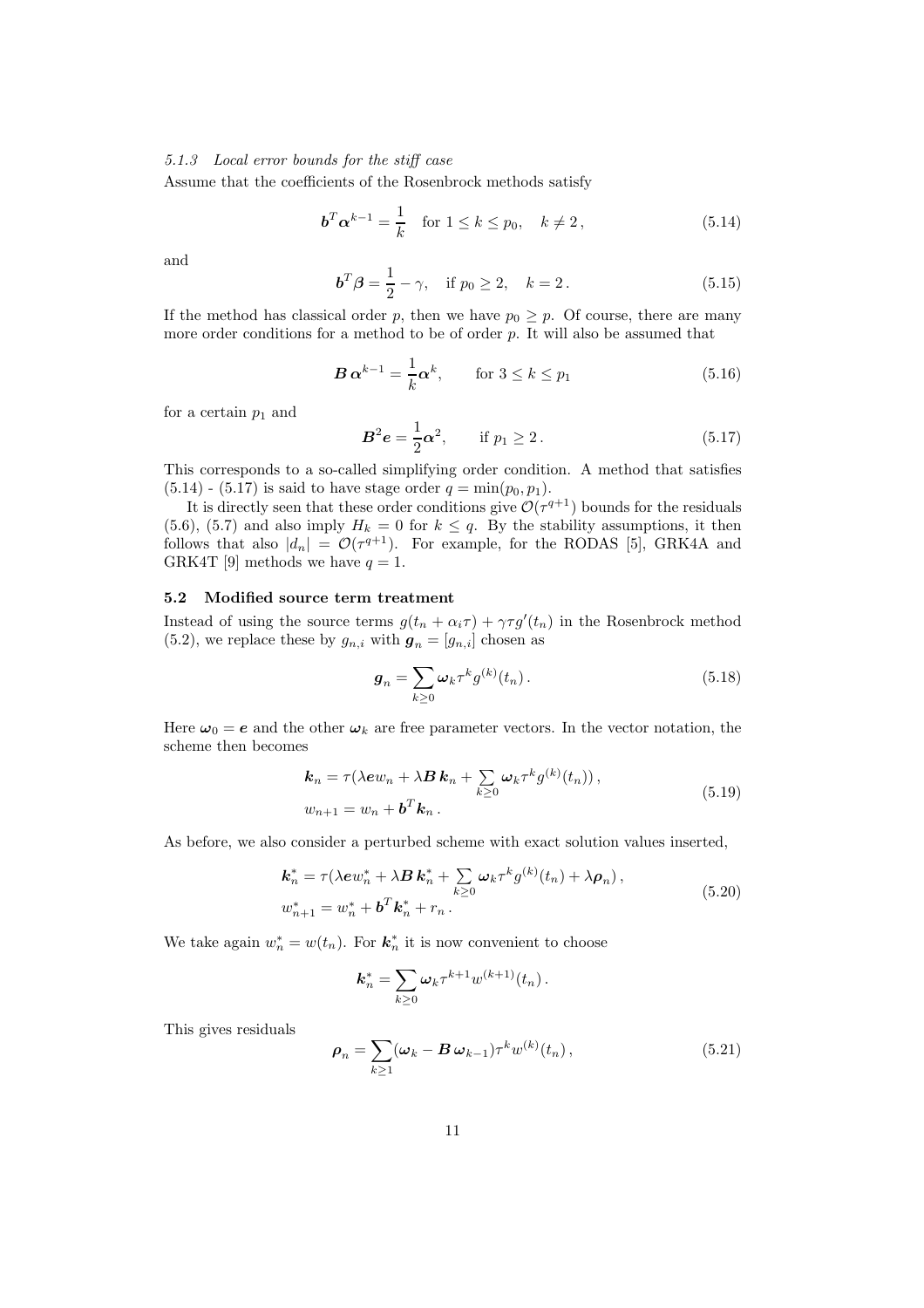$$
r_n = \sum_{k \ge 1} \left(\frac{1}{k!} - \mathbf{b}^T \boldsymbol{\omega}_{k-1}\right) \tau^k w^{(k)}(t_n). \tag{5.22}
$$

The requirement  $\rho_n$ ,  $r_n = \mathcal{O}(\tau^{q+1})$  thus leads to the conditions

$$
\omega_k = B\omega_{k-1}, \quad \mathbf{b}^T \omega_{k-1} = \frac{1}{k!} \quad (k = 1, \dots, q), \tag{5.23}
$$

that is,

$$
\boldsymbol{\omega}_k = \boldsymbol{B}^k \boldsymbol{e}, \quad \boldsymbol{b}^T \boldsymbol{B}^{k-1} \boldsymbol{e} = \frac{1}{k!} \quad (k = 1, \dots, q). \tag{5.24}
$$

Note that if a method is of order  $p$  for non-stiff problems, then the condition

$$
\boldsymbol{b}^T \boldsymbol{B}^{k-1} \boldsymbol{e} = \frac{1}{k!}
$$

holds for all  $k = 1, \ldots, p$ . Therefore, in order to have a method of order p for stiff problems, both conditions (5.24) should be fulfilled and we still have to require

$$
\boldsymbol{\omega}_k = \boldsymbol{B}^k \boldsymbol{e}, \quad (k = 1, \dots, p). \tag{5.25}
$$

The source term  $g(t_n + c\tau)$  can also be replaced by a more general series expansion

$$
\boldsymbol{g}_n = \sum_{k \ge 0} \boldsymbol{Q}_k \tau^k g^{(k)}(t_n + \boldsymbol{\mu}_k \tau), \qquad (5.26)
$$

where  $Q_k$  and  $\mu_k$  are free parameter matrices and vectors respectively. In this case the condition (5.25) becomes

$$
\sum_{l=0}^{k} \frac{1}{(k-l)!} Q_l \mu_l^{k-l} = B^k e \quad (k = 1, ..., q).
$$
 (5.27)

While (5.25) requires the first p derivatives  $g^{(k)}(t_n)$ ,  $k = 1, \ldots, p$ , use of the source term in the more general form (5.26) may allow less derivatives.

Example 1. In order to recover one order for stiff problems, that is, to increase the stage order by one unit, one can use the source term modification of type (5.18)

$$
{\bm g}_n = \sum_{k=0}^2 {\bm B}^k {\bm e} \tau^k g^{(k)}(t_n) \,,
$$

which uses the first two derivatives of the source function  $g(t)$ . One can also use the modification of type (5.26)

$$
\mathbf{g}_n = \mathbf{e}g(t_n) + \mathbf{B}\tau g'(t_n + \beta\tau) \tag{5.28}
$$

which only requires the value of the first derivative  $g'(t)$ .

To recover two orders, again, one can choose between

$$
\mathbf{g}_n = \sum_{k=0}^3 \mathbf{B}^k \mathbf{e} \tau^k g^{(k)}(t_n) \tag{5.29}
$$

and

$$
\boldsymbol{g}_n = \boldsymbol{e} g(t_n) + \boldsymbol{B} \boldsymbol{e} \tau g'(t_n) + \boldsymbol{B}^2 \tau^2 g''(t_n + \boldsymbol{\beta} \tau). \tag{5.30}
$$

Formula (5.29) cannot be modified such that only the functions  $g(t)$  and  $g'(t)$  are used. The attempt to replace (5.29) with

$$
\boldsymbol{g}_n = g(t_n + \boldsymbol{\xi}_1 \tau) + \boldsymbol{P} \, \boldsymbol{e} \tau g'(t_n + \boldsymbol{\xi}_2 \tau)
$$

leads to an unsolvable system.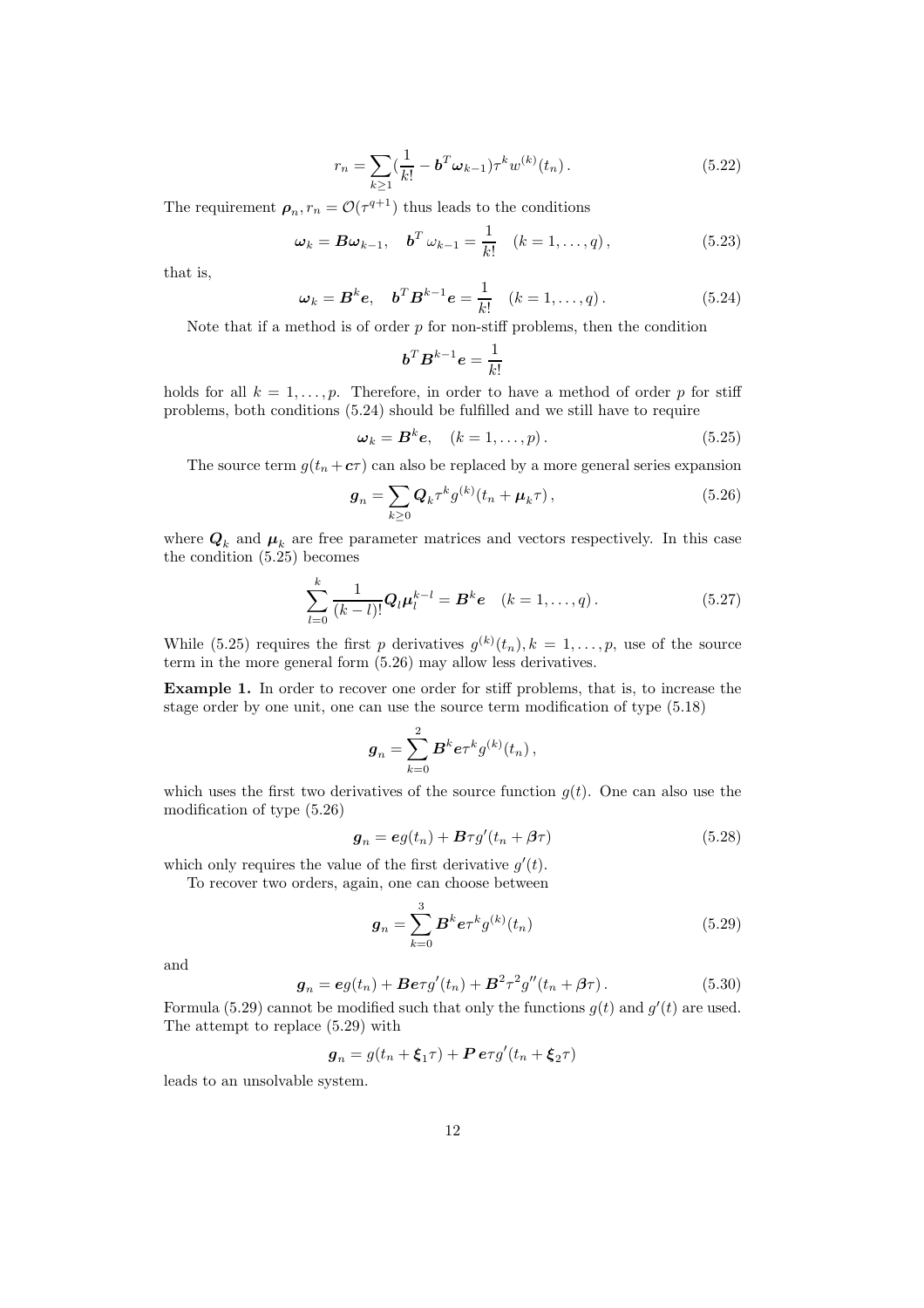#### 5.3 Effect on the convergence for non-stiff problems

For non-stiff problems (5.1), where  $\lambda$  is of moderate size, and using our modified source term (5.18), we obtain the following expansion for the local error

$$
d_n = \sum_{k \ge 1} \left( \frac{1}{k!} - \boldsymbol{b}^T \boldsymbol{\omega}_{k-1} \right) \tau^k w^{(k)}(t_n)
$$
  
+ 
$$
\sum_{k \ge 2} \sum_{j=1}^{k-1} \lambda^{k-j} \boldsymbol{b}^T \boldsymbol{B}^{k-j-1} (\boldsymbol{\omega}_j - \boldsymbol{B} \boldsymbol{\omega}_{j-1}) \tau^k w^{(j)}(t_n).
$$
 (5.31)

We require that this remains  $\mathcal{O}(\tau^{p+1})$ , that is, we want the modification (5.18) of the source term to be such that the classical order of consistency  $p$  is recovered. We are thus left with the order conditions

$$
\boldsymbol{b}^T \boldsymbol{\omega}_{k-1} = \frac{1}{k!}, \qquad \boldsymbol{b}^T \boldsymbol{B}^{k-j-1} (\boldsymbol{\omega}_j - \boldsymbol{B} \boldsymbol{\omega}_{j-1}) = 0, \qquad (1 \le j < k \le p). \tag{5.32}
$$

Since  $\omega_0 = e$  and  $\mathbf{b}^T B^{k-1} e = \frac{1}{k!}$  for  $l \leq p$ , it follows that these order conditions are covered by

$$
\boldsymbol{b}^T \boldsymbol{B}^{k-j-1} \boldsymbol{\omega}_j = \frac{1}{k!} \qquad (1 \le j < k \le p). \tag{5.33}
$$

Example 2. The standard form of the source term can be expanded as

$$
g(t_n + \alpha \tau) + \gamma \tau g'(t_n) = \mathbf{e}g(t_n) + \beta \tau g'(t_n) + \sum_{k \ge 2} \frac{1}{k!} \alpha^k \tau^k g^{(k)}(t_n), \qquad (5.34)
$$

which gives

$$
\omega_0 = e, \qquad \omega_1 = \beta, \qquad \omega_k = \frac{1}{k!} \alpha^k, \qquad k \ge 2.
$$
\n
$$
(5.35)
$$

We know that the use of the source term in the standard form leads to consistency of order  $p$ . Thus the coefficients  $(5.35)$  satisfy condition  $(5.33)$ .

If we consider

$$
\omega_k = \mathbf{B}^k \mathbf{e}, \qquad (k = 1, \dots, p) \tag{5.36}
$$

then

$$
\boldsymbol{b}^T \boldsymbol{B}^{k-j-1} \boldsymbol{\omega}_j = \boldsymbol{b}^T \boldsymbol{B}^{k-j-1} \boldsymbol{B}^j \boldsymbol{e} = \boldsymbol{b}^T \boldsymbol{B}^{k-1} \boldsymbol{e} = \frac{1}{k!}.
$$
 (5.37)

This shows that the choice  $(5.36)$  helps us to recover the order of consistency p for stiff problems and that it also does not affect the order of consistency for non-stiff problems. If, however, (5.33) holds just for k with  $1 \leq j \leq k \leq p$ , then the order of consistency for non-stiff problems can be lost. For example, for fourth-order Rosenbrock methods, we loose one order if we use (5.28) for non-stiff problems and we preserve the order in case of (5.30).

## 6 Numerical experiments

In this section we present numerical results for four test problems. In the first test problem we consider the order behavior of the RODAS method. Results for the standard and the modified source term treatment are presented. Along with the single-rate time integration with time steps of size  $\tau$  we perform the dual-rate time integration, where after each time step of size  $2\tau$  the solution is refined at a fixed spatial region by taking two smaller time steps of size  $\tau$ . For the other three test problems we use the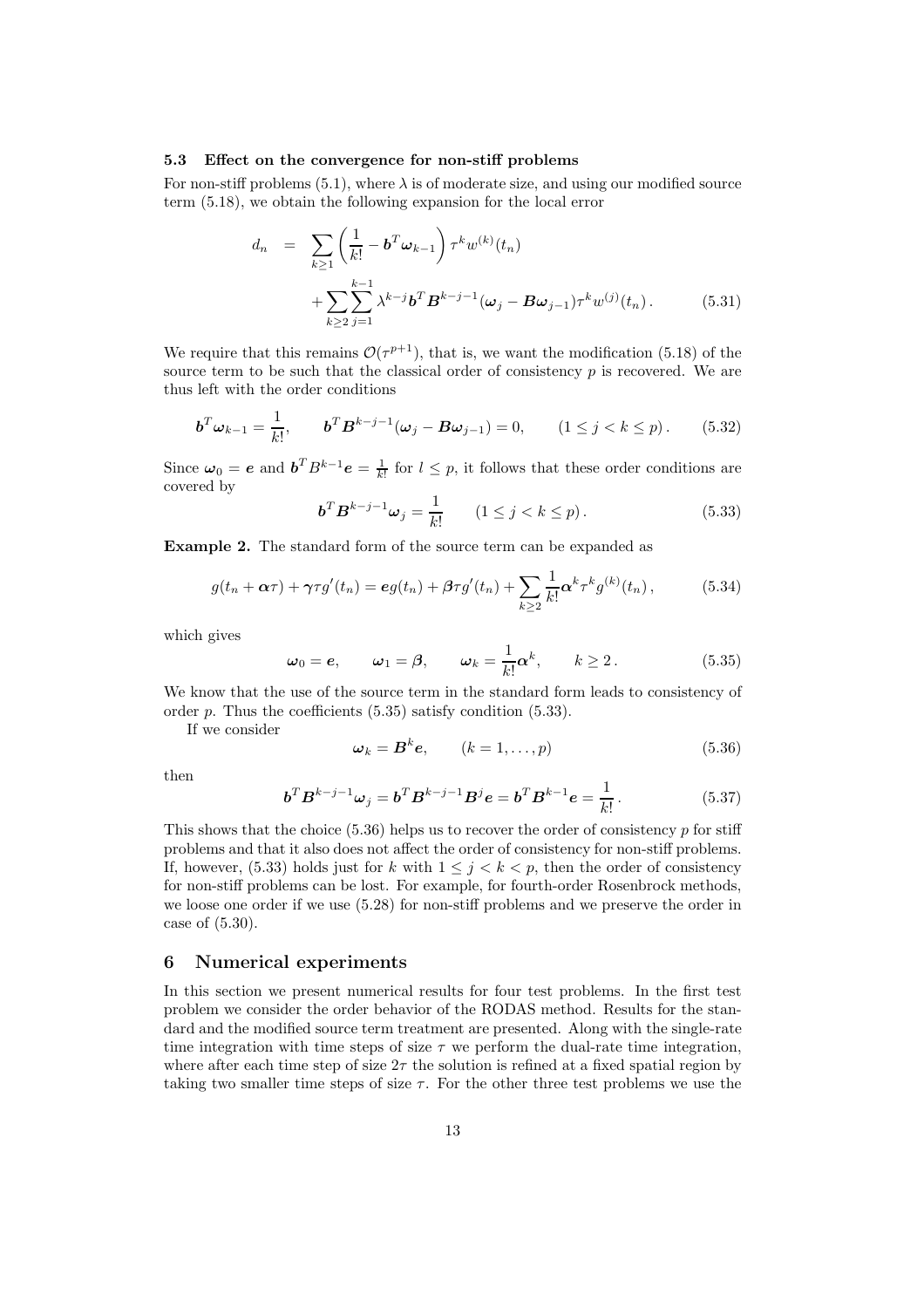self-adjusting multirate time stepping strategy presented in [13]. Given a global time step  $\tau$ , we compute a first, tentative approximation at the new time level for all components. For those components for which the error estimator indicates that smaller steps are needed, the computation is redone with  $\frac{1}{2}\tau$ . The refinement is continued recursively with local time steps  $2^{-l}\tau$ , until the error estimator is below a prescribed tolerance for all components. The numerical results obtained for the RODAS method are compared with those obtained using second-order ROS2 method [13]. For these tests we also use the source term treatment modifications suggested in Section 5. These modifications used for ROS2 give similar results with those obtained using the standard source term treatment for these problems.

#### 6.1 A linear parabolic example

As a test model we consider the parabolic equation (also used in [7])

$$
u_t + au_x = du_{xx} - cu + g(x, t), \t\t(6.1a)
$$

for  $0 < t < T = 0.4, -1 < x < 1$ , with initial- and boundary conditions

$$
u(x, 0) = 0
$$
,  $u(-1,t) = 0$ ,  $u(1,t) = 0$ . (6.1b)

The constants and source term are taken as

$$
a = 10
$$
,  $d = 1$ ,  $c = 10^2$ ,  $g(x, t) = 10^3 \cos(\frac{1}{2}\pi x)^{100} \sin(\pi t)$ . (6.1c)

The solution at the end time  $t = 0.4$  is illustrated in Figure 5.



Figure 5: Solution for the parabolic test problem (6.1) at intermediate times  $t = 0.1, 0.2, 0.3$ and the final time  $t = 0.4$  (thick line).

Semi-discretization with second-order differences on a uniform spatial grid with  $m$ points and mesh width  $h = 2/(m+1)$ , leads to an ODE system of the form (2.1). We use for this test  $m = 400$ , and the temporal refinements are taken for the components corresponding to spatial grid points  $x_j \in [-0.2, 0.2]$ . (Spatial grid refinements are not considered here; we use the semi-discrete system just as an ODE example.) We solve the problem with the RODAS method described in Section 4.1.

Tables 1 and 2 show the maximum errors at  $t = T$  with respect to a time-accurate ODE solution. The results are given for the single-rate case with uniform time steps  $\tau = T/N$  and for the multirate case, where each time step  $2\tau$  is followed by two locally refined steps  $\tau$  on part of the spatial domain. For both cases the standard and the modified source term treatment described in Section 5 are considered.

The refinement region  $-0.2 \le x_j \le 0.2$  was only chosen for test purposes; it is clear from Figure 5 that it is not a very good choice. Tables 1 and 2 show that for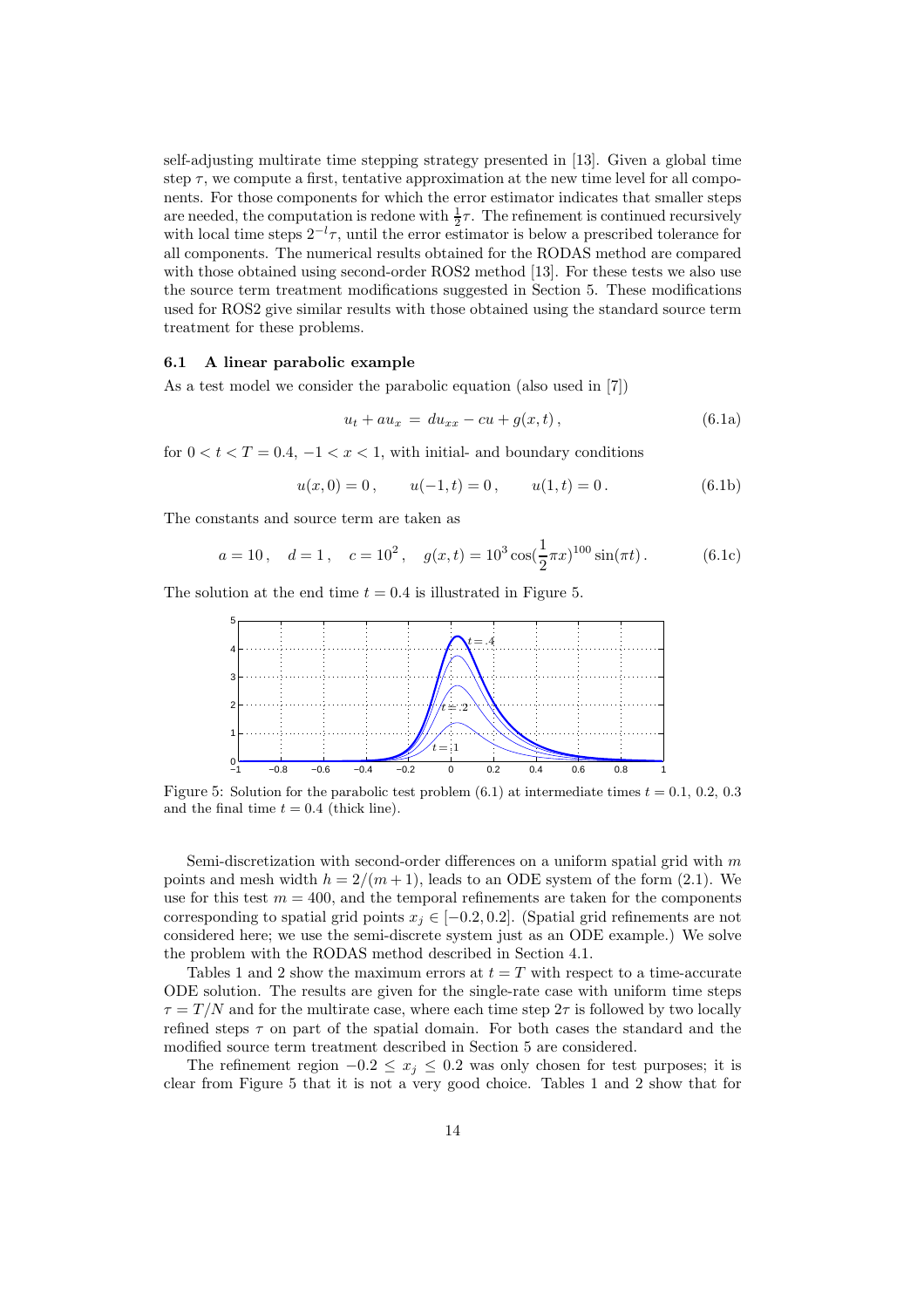|     |                      | Single-rate without correction | Single-rate with correction |       |  |
|-----|----------------------|--------------------------------|-----------------------------|-------|--|
| N   | order<br>error       |                                | error                       | order |  |
| 10  | $3.08\cdot10^{-5}$   |                                | $3.01 \cdot 10^{-5}$        |       |  |
| 20  | $3.48 \cdot 10^{-6}$ | 3.14                           | $1.35 \cdot 10^{-6}$        | 4.47  |  |
| 40  | $3.60 \cdot 10^{-7}$ | 3.27                           | $6.06 \cdot 10^{-8}$        | 4.48  |  |
| 80  | $3.45 \cdot 10^{-8}$ | 3.38                           | $2.92 \cdot 10^{-9}$        | 4.37  |  |
| 160 | $3.07 \cdot 10^{-9}$ | 3.49                           | $1.55 \cdot 10^{-10}$       | 4.23  |  |

Table 1: Errors and orders for problem (6.1), single-rate case

Table 2: Errors and orders for problem (6.1), multirate case

|     |                      | Multirate without correction | Multirate with correction |       |
|-----|----------------------|------------------------------|---------------------------|-------|
| N   | order<br>error       |                              | error                     | order |
| 10  | $7.95 \cdot 10^{-4}$ |                              | $8.86 \cdot 10^{-4}$      |       |
| 20  | $3.05 \cdot 10^{-5}$ | 4.70                         | $3.17 \cdot 10^{-5}$      | 4.80  |
| 40  | $1.96 \cdot 10^{-6}$ | 3.95                         | $8.25 \cdot 10^{-7}$      | 5.26  |
| 80  | $3.46 \cdot 10^{-7}$ | 2.50                         | $2.36 \cdot 10^{-8}$      | 5.12  |
| 160 | $7.14 \cdot 10^{-8}$ | 2.27                         | $1.13 \cdot 10^{-9}$      | 4.38  |

this example we get order reduction for both single-rate and multirate cases when we use the standard formulation of the Rosenbrock method. With the modification from Section 5 we recover the fourth order of the RODAS method. One can also see that the errors for the multirate case are somewhat larger than the corresponding errors for the single-rate case. This can be explained by the fact that the solution is active outside the refinement interval and integration with one time step of size  $2\tau$  is less accurate than the integration with two time steps of size  $\tau$  for this spatial region.

#### 6.2 The inverter chain problem

As a second test example we consider the inverter chain problem from [2]. The model for  $m$  inverters consists of the equations

$$
\begin{cases}\nw_1'(t) = U_{\text{op}} - w_1(t) - \Upsilon g(u_{\text{in}}(t), w_1(t)), \\
w_j'(t) = U_{\text{op}} - w_j(t) - \Upsilon g(w_{j-1}(t), w_j(t)), \qquad j = 2, ..., m,\n\end{cases}
$$
\n(6.2a)

where

$$
g(u, v) = \left(\max(u - U_{\text{thres}}, 0)\right)^2 - \left(\max(u - v - U_{\text{thres}}, 0)\right)^2.
$$
 (6.2b)

The coefficient  $\Upsilon$  serves as stiffness parameter. We solve the problem for a chain of  $m = 500$  inverters with  $\Upsilon = 100$ ,  $U_{\text{thres}} = 1$  and  $U_{\text{op}} = 5$ , over the time interval  $[0, T]$ ,  $T = 130$ . The initial condition is

$$
w_j(0) = 6.247 \cdot 10^{-3} \text{ for } j \text{ even}, \quad w_j(0) = 5 \text{ for } j \text{ odd.}
$$
 (6.2c)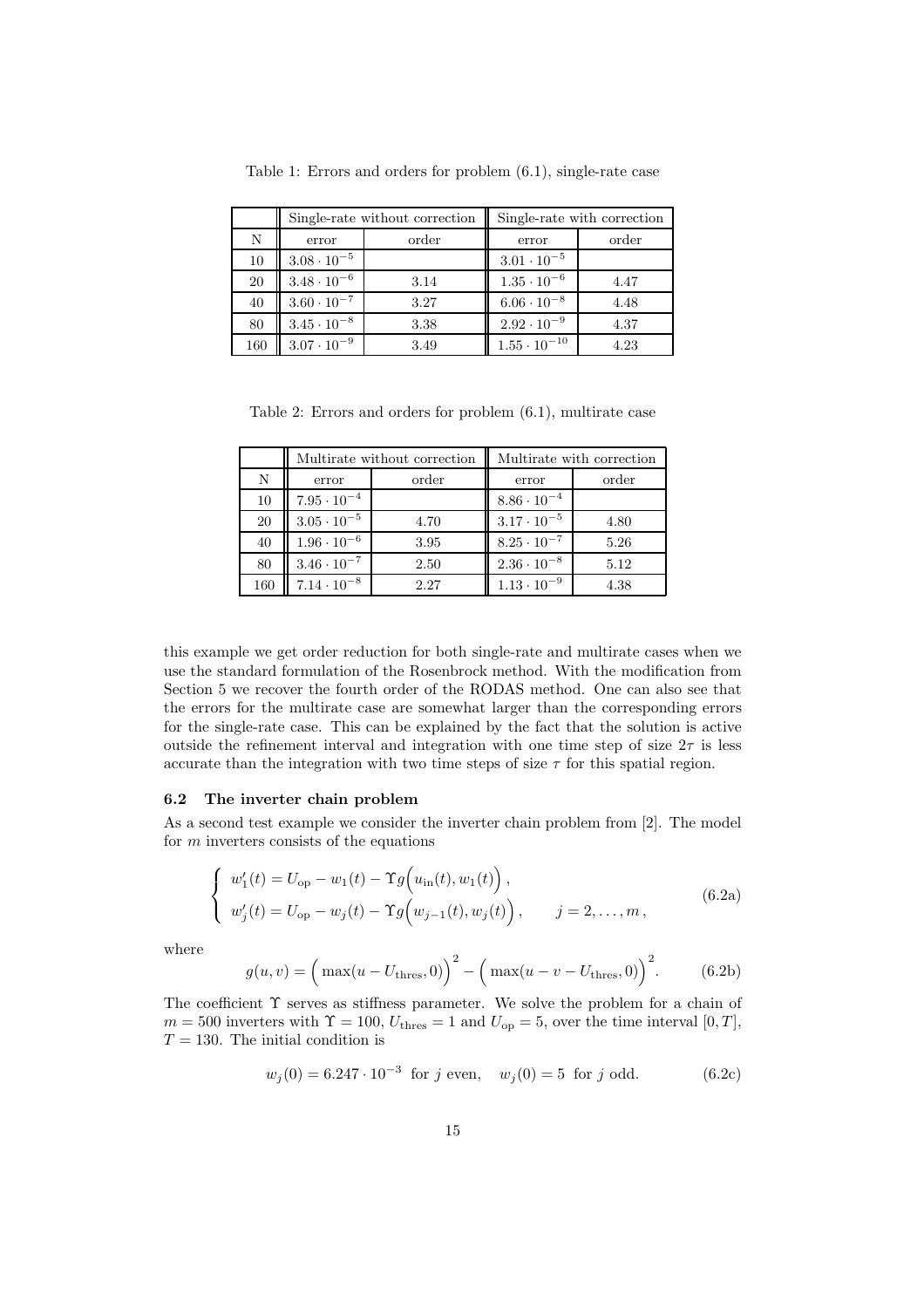

Figure 6: Solution components  $w_j(t)$ ,  $j = 2, 126, 250, 374, 498$ , for the inverter chain test problem (6.2).

The input signal is given by

$$
u_{\rm in}(t) = \begin{cases} \nt - 5 & \text{for } 5 \le t \le 10, \\ \n5 & \text{for } 10 \le t \le 15, \\ \n\frac{5}{2}(17 - t) & \text{for } 15 \le t \le 17, \\ \n0 & \text{otherwise.} \n\end{cases} \tag{6.2d}
$$

An illustration for some even components of the solution is given in Figure 6.

In Table 3 the maximal errors over all components and all times  $t_n$  (measured with respect to an accurate reference solution) are presented for several tolerances with the single-rate scheme (without local temporal refinements) and the multirate strategy. As a measure for the amount of work we consider the total number of linear systems that had to be solved. In addition, the CPU times (in seconds) are given. In Figure 7 the CPU-error diagram is presented, where the values for the ROS2 method are taken from [13]. It shows that the multirate RODAS method is more efficient than the multirate version of ROS2.



Figure 7: CPU-error diagram for problem (6.2).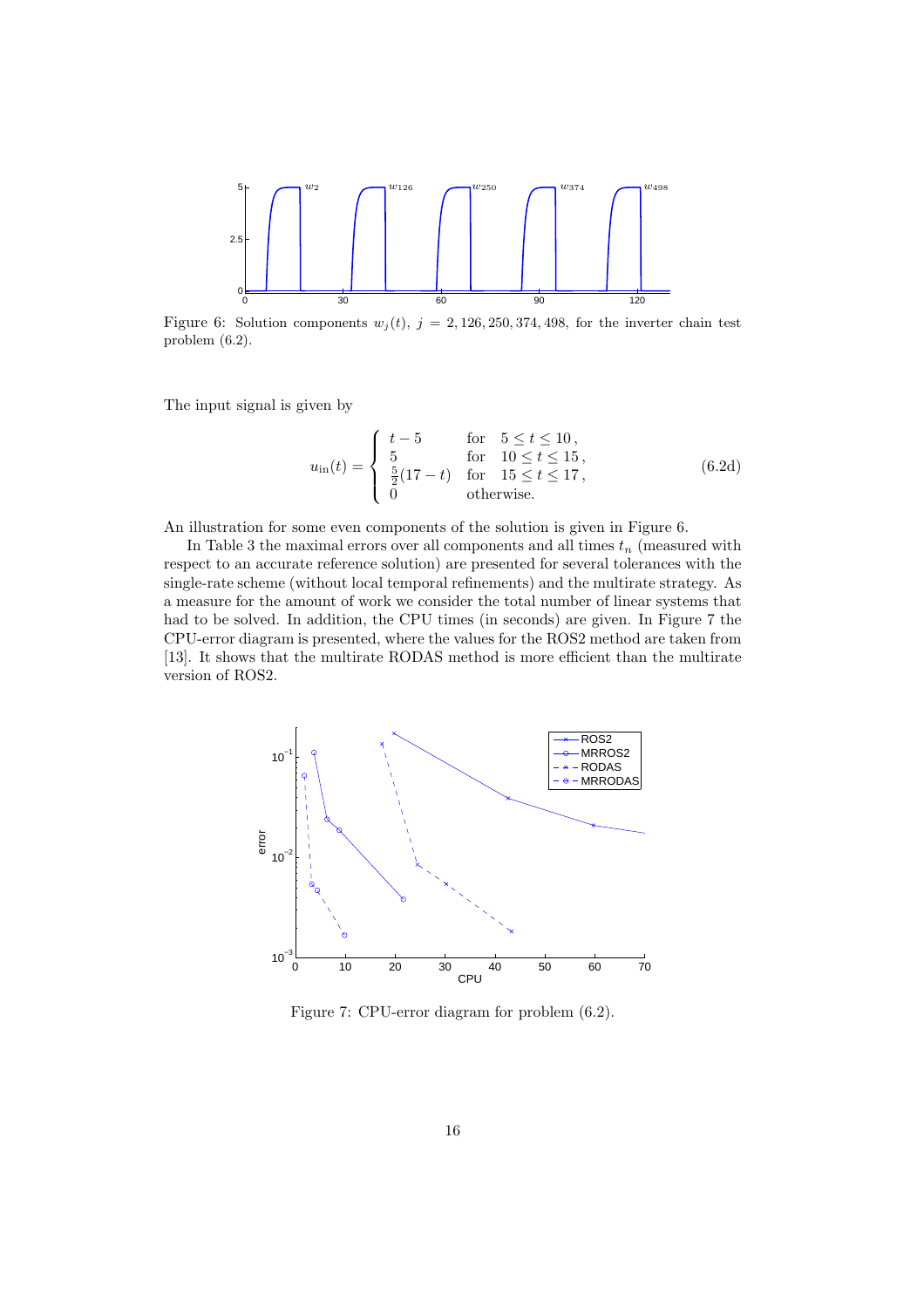Table 3: Absolute maximal errors, work amount and CPU time with different tolerances for the inverter chain problem, RODAS

|                   | Single-rate          |           |       | Multirate            |          |            |
|-------------------|----------------------|-----------|-------|----------------------|----------|------------|
| tol               | error                | work      | CPU   | error                | work     | <b>CPU</b> |
| $5 \cdot 10^{-4}$ | $1.37 \cdot 10^{-1}$ | 49554000  | 17.39 | $6.60 \cdot 10^{-2}$ | 2686848  | 1.81       |
| $1 \cdot 10^{-4}$ | $8.55 \cdot 10^{-3}$ | 69705000  | 24.46 | $5.43 \cdot 10^{-3}$ | 5120184  | 3.31       |
| $5 \cdot 10^{-5}$ | $5.46 \cdot 10^{-3}$ | 85935000  | 30.25 | $4.72 \cdot 10^{-3}$ | 6742536  | 4.40       |
| $1 \cdot 10^{-5}$ | $1.83 \cdot 10^{-3}$ | 125031000 | 43.92 | $1.68 \cdot 10^{-3}$ | 12570852 | 9.88       |

## 6.3 An ODE system obtained from semi-discretization: a reaction-diffusion problem with traveling wave solution

For our third test problem we consider the semi-discrete system obtained from the reaction-diffusion equation

$$
u_t = \epsilon u_{xx} + \gamma u^2 (1 - u), \tag{6.3}
$$

for  $0 < x < L$ ,  $0 < t \leq T$ . The initial- and boundary conditions are given by

$$
u_x(0,t) = u_x(L,t) = 0, \qquad u(x,0) = \left(1 + e^{\lambda(x-1)}\right)^{-1}, \tag{6.4}
$$

where  $\lambda = \frac{1}{2} \sqrt{2\gamma/\epsilon}$ . If the spatial domain had been the whole real line, then the initial profile would have given the traveling wave solution  $u(x, t) = u(x - \alpha t, 0)$  with velocity  $\alpha = \frac{1}{2}\sqrt{2\gamma\epsilon}$ . In our problem, with homogeneous Neumann boundary conditions, the solution will still be very close to this traveling wave, provided the end time is sufficiently small so that the wave front does not come close to the boundaries. The parameters are taken as  $\gamma = 1/\epsilon = 100$  and  $L = 5$ ,  $T = 3$ . In space we used a uniform grid of  $m = 1000$  points and standard second-order differences, leading to an ODE system in  $\mathbb{R}^{1000}$ . An illustration of the semi-discrete solution at various times is given in Figure 8 with (spatial) components horizontally.



Figure 8: Traveling wave solution for problem  $(6.3)$ – $(6.4)$  at various times.

In Table 4 the errors (in the maximum norm with respect to the reference ODE solution at time  $T$ ), the amount of work (number of linear systems that had to be solved) and CPU time (in seconds) are presented for different tolerances. From these results it is seen that a substantial improvement in amount of work is obtained for this problem. For the single-rate scheme, the amount of work is almost six times larger. In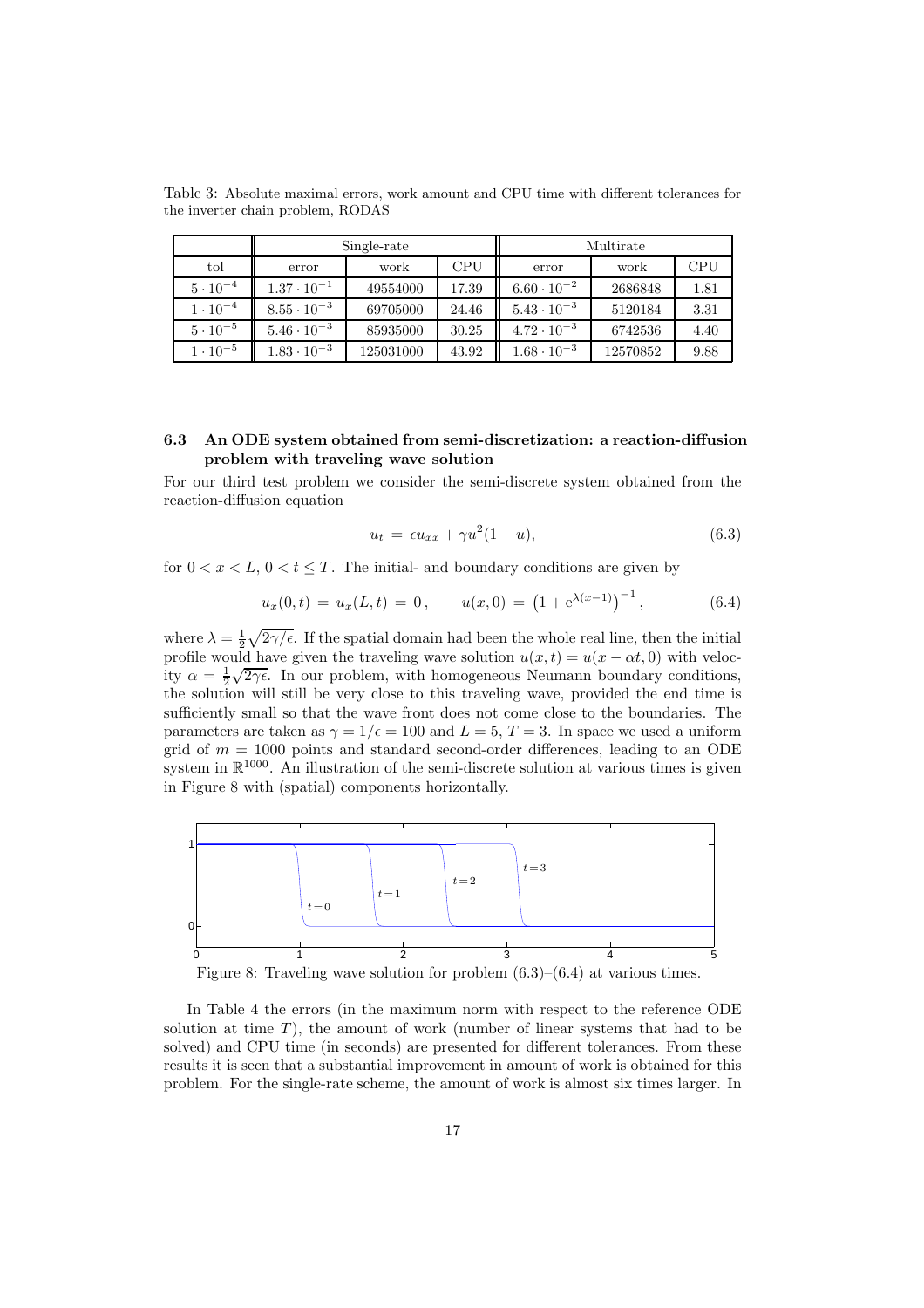

Figure 9: CPU-error diagram for problem (6.3).

terms of CPU time we get a speed-up factor four approximately. Moreover, the error behavior of the multirate scheme is very good. We have roughly a proportionality of the errors and tolerances, and the errors of the multirate scheme are approximately the same as for the single-rate scheme.

|                   | Single-rate          |         |            | Multirate            |         |            |
|-------------------|----------------------|---------|------------|----------------------|---------|------------|
| tol               | error                | work    | <b>CPU</b> | error                | work    | <b>CPU</b> |
| $1 \cdot 10^{-3}$ | $2.56 \cdot 10^{-3}$ | 1213212 | 0.78       | $2.67 \cdot 10^{-3}$ | 317648  | 0.19       |
| $5 \cdot 10^{-4}$ | $1.41 \cdot 10^{-3}$ | 1417416 | 0.91       | $1.16 \cdot 10^{-3}$ | 330156  | 0.26       |
| $1 \cdot 10^{-4}$ | $1.76 \cdot 10^{-4}$ | 2396394 | 1.54       | $1.11 \cdot 10^{-4}$ | 482694  | 0.41       |
| $5 \cdot 10^{-5}$ | $4.09 \cdot 10^{-5}$ | 3417414 | 2.21       | $5.11 \cdot 10^{-5}$ | 571782  | 0.48       |
| $1 \cdot 10^{-5}$ | $2.28 \cdot 10^{-6}$ | 6582576 | 4.27       | $2.65 \cdot 10^{-6}$ | 1030740 | 0.94       |

Table 4: Absolute maximal errors, work amount and CPU time with different tolerances for the traveling wave problem, RODAS

In Figure 9 the CPU-error diagram is presented, where the values for the ROS2 method are taken from [13]. It shows that the multirate RODAS method is more efficient than the multirate version of ROS2.

## 6.4 Transmission line problem

The M-dimensional transmission line circuit (obtained from A. Verhoeven, private communication) can be described by the system

$$
\begin{cases}\nv'_{k}(t) = \frac{1}{c} (i_{k+1}(t) - i_{k}(t)), \\
i'_{k}(t) = \frac{1}{l} (v_{k}(t) - v_{k-1}(t) - ri_{k}(t)),\n\end{cases} \tag{6.5}
$$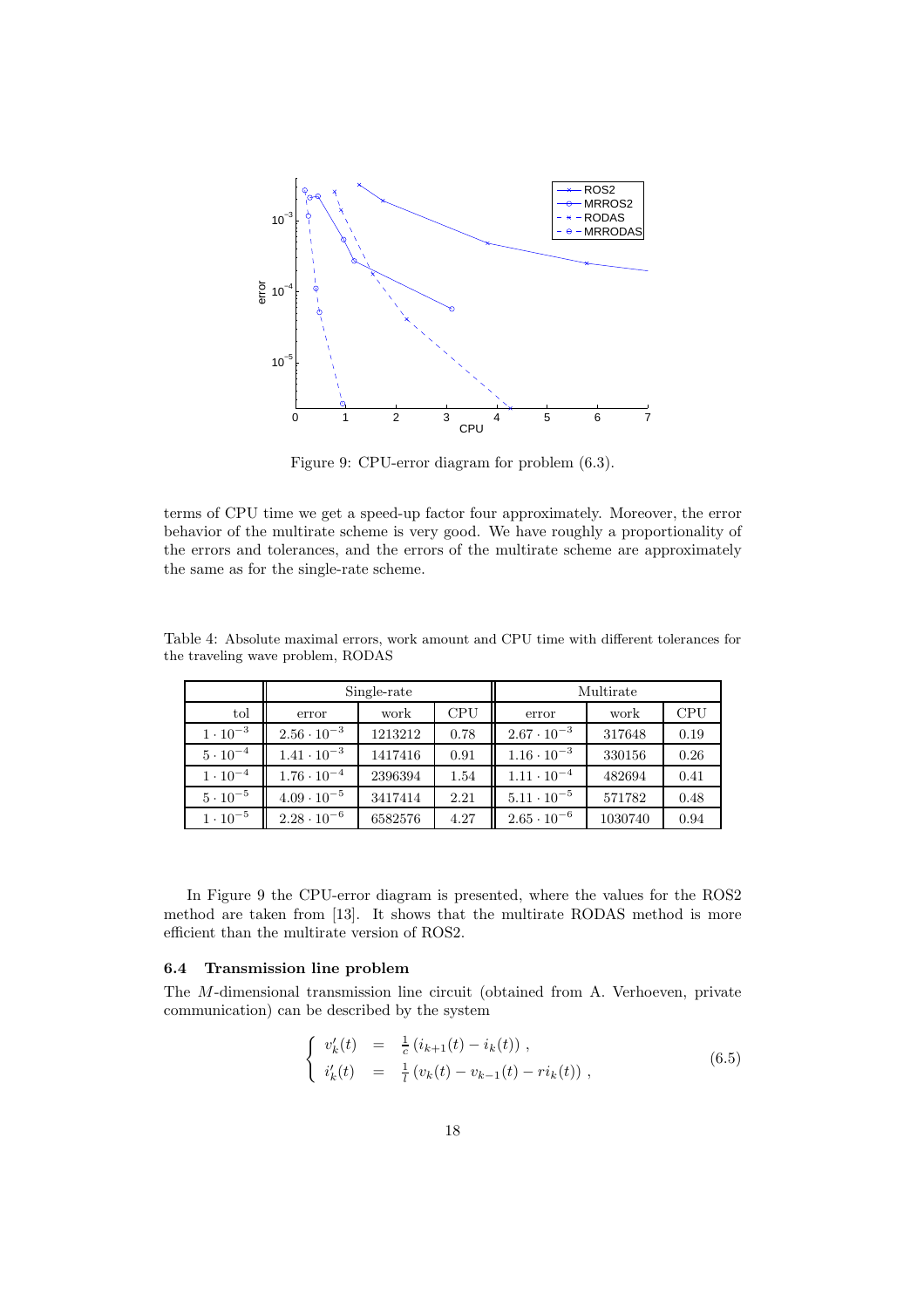for  $k = 1, ..., M$ , where  $i_{M+1}(t) = 0$ ,  $v_0(t) = v_{in}(t) + 10^3 i_1(t)$ ,

$$
v_{in}(t) = \begin{cases} 1 & \text{if } t > 10^{-11} \\ 10^{11}t & \text{if } t \le 10^{-11} \end{cases}
$$

and

$$
v_k(0) = 0, \t i_k(0) = 0, \t k = 1, ..., M.
$$
\t(6.6)

We solve the problem for  $M = 100$  with  $r = 0.35$ ,  $c = 4 \times 10^{-13}$  and  $l = 10^{-9}$ . An illustration of the solution for some of the components is given in Figure 10.



Figure 10: Solution components  $v_k$ ,  $k = 1, 10, 20, 30, 40$ , for problem (6.5)-(6.6).

Table 5: Errors, work amount and CPU time for problem (6.5)-(6.6), ROS2

|                   | Single-rate          |        | Multirate  |                      |        |            |
|-------------------|----------------------|--------|------------|----------------------|--------|------------|
| tol               | error                | work   | <b>CPU</b> | error                | work   | <b>CPU</b> |
| $1 \cdot 10^{-4}$ | $5.49 \cdot 10^{-4}$ | 38800  | 0.05       | $4.27 \cdot 10^{-4}$ | 20984  | 0.04       |
| $5 \cdot 10^{-5}$ | $3.08 \cdot 10^{-4}$ | 55600  | 0.07       | $2.66 \cdot 10^{-4}$ | 28816  | 0.05       |
| $1 \cdot 10^{-5}$ | $6.88 \cdot 10^{-5}$ | 122400 | 0.14       | $6.62 \cdot 10^{-5}$ | 66669  | 0.09       |
| $5 \cdot 10^{-6}$ | $3.42 \cdot 10^{-5}$ | 174000 | 0.23       | $3.67 \cdot 10^{-5}$ | 96052  | 0.16       |
| $1 \cdot 10^{-6}$ | $6.92 \cdot 10^{-6}$ | 384800 | 0.44       | $5.60 \cdot 10^{-6}$ | 206648 | 0.31       |

Table 6: Errors, work amount and CPU time for problem (6.5)-(6.6), RODAS

|                   | Single-rate          |        | Multirate  |                      |        |      |
|-------------------|----------------------|--------|------------|----------------------|--------|------|
| tol               | error                | work   | <b>CPU</b> | error                | work   | CPU  |
| $1 \cdot 10^{-4}$ | $1.24 \cdot 10^{-4}$ | 66000  | 0.07       | $1.32 \cdot 10^{-4}$ | 38832  | 0.06 |
| $5 \cdot 10^{-5}$ | $5.26 \cdot 10^{-5}$ | 82800  | 0.09       | $3.94 \cdot 10^{-5}$ | 49608  | 0.07 |
| $1 \cdot 10^{-5}$ | $5.30 \cdot 10^{-6}$ | 139200 | 0.15       | $5.40 \cdot 10^{-6}$ | 84684  | 0.12 |
| $5 \cdot 10^{-6}$ | $2.12 \cdot 10^{-6}$ | 174000 | 0.23       | $3.06 \cdot 10^{-6}$ | 103409 | 0.16 |
| $1 \cdot 10^{-6}$ | $4.47 \cdot 10^{-7}$ | 288000 | 0.32       | $5.45 \cdot 10^{-7}$ | 164544 | 0.25 |

For the numerical test, the multirate method based on the second-order ROS2 described in [13] and the multirate method based on the fourth-order RODAS are used.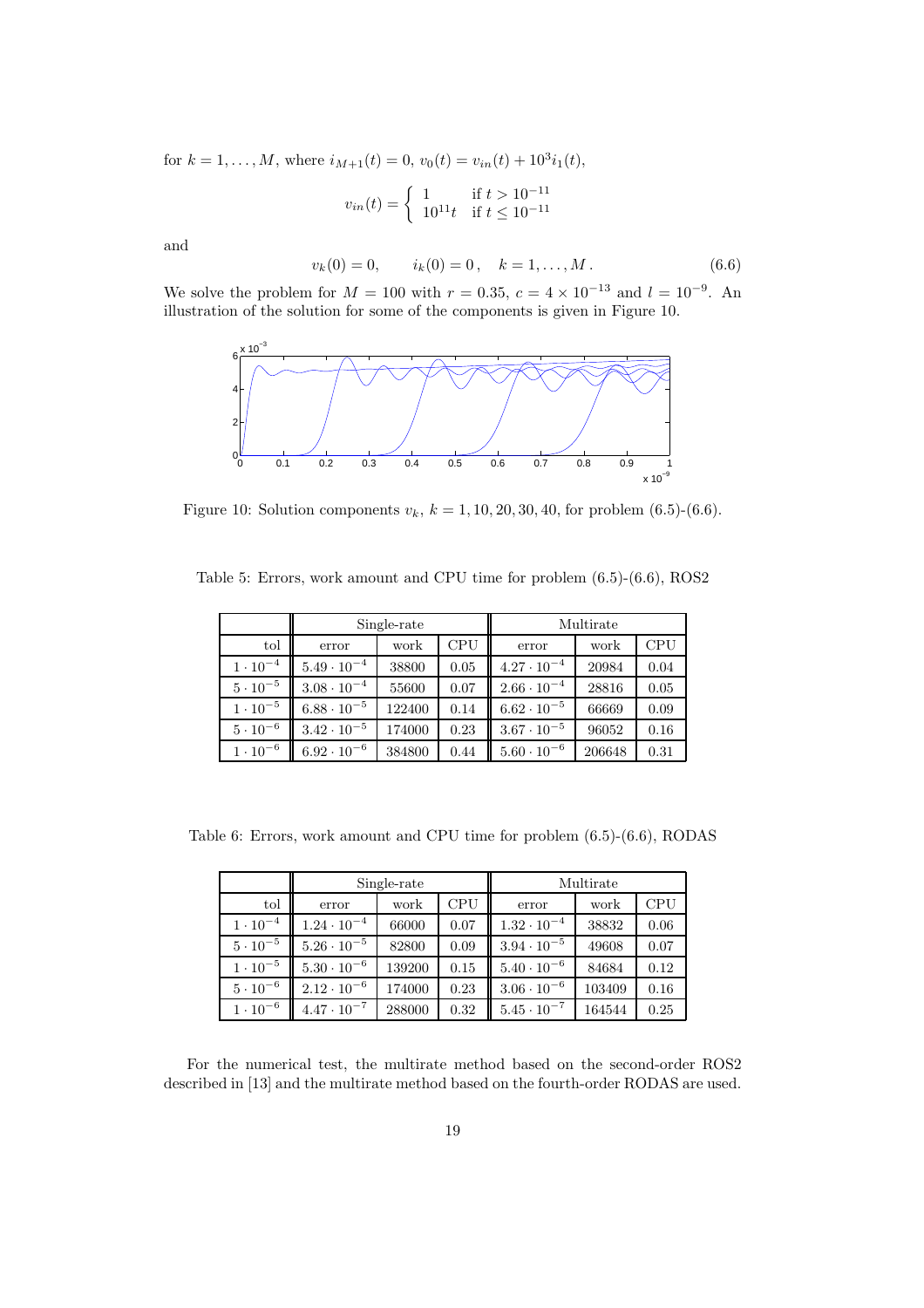

Figure 11: CPU-error diagram for problem (6.5)-(6.6).



Figure 12: Component-time grid  $(v_k)$  left and  $i_k$  right) for problem (6.5)-(6.6).

In Tables 5 and 6, the errors at output time  $T = 10^{-9}$ , measured in the maximum norm over time and components with respect to an accurate reference solution, together with the amount of work (number of linear systems to be solved) and CPU time (in seconds), are presented for different values of tolerance for the single-rate and the multirate strategies. For this test we do not get much improvement when using the multirate strategy. For the single-rate scheme, the amount of work is almost two times larger. Improvement in CPU time is smaller due to the extra work required for the automatic partitioning.

In general, the execution time of a program based on our multirate strategy is not greater than that of a program based on the single-rate strategy. In the case of multirating not leading to an improvement in work, the multirate strategy automatically takes the same time steps as in the single-rate strategy.

In Figure 11 the CPU-error diagram is presented. It shows that the multirate RODAS method is more efficient than the multirate version of ROS2.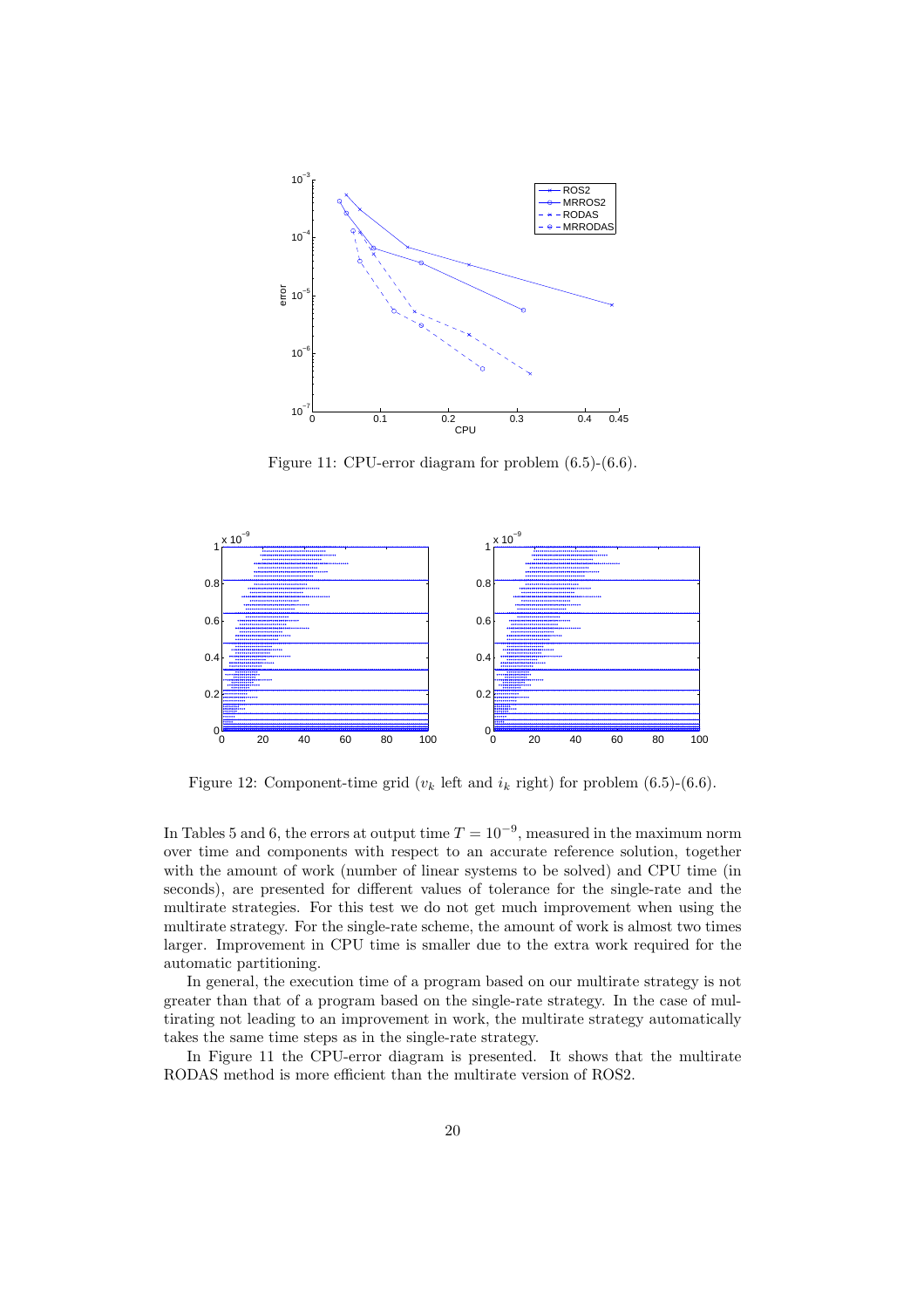In Figure 12 the component-time grids are shown on which the solution was calculated using the multirate RODAS method with tolerance value  $tol = 2 \cdot 10^{-3}$ . In principle these two grids can be different. However, in the experiments they are practically the same.

## 7 Conclusions

In this paper we discussed the main aspects of the construction of higher-order multirate methods.

As seen from the numerical tests, improper treatment of stiff source terms and use of lower-order interpolants can lead to an order reduction where we obtain a lower order of consistency than for non-stiff problems.

We presented a strategy of avoiding the order reduction for problems with a stiff source term. This strategy helps us to recover the order of consistency for stiff problems and does not affect the order of consistency for non-stiff problems.

A multirate method based on the fourth-order Rosenbrock method RODAS and its third-order dense output was designed. The multirate RODAS method showed good results in the numerical experiments and is clearly more efficient than the considered second-order multirate methods.

## Acknowledgments

We would like to thank A. Verhoeven and E. J. W. ter Maten from Eindhoven Univ. of Technology and NXP Semiconductors for suggesting the transmission line and inverter chain test problems.

## 8 Appendix

In Table 7 we present the coefficients of the RODAS method, which were derived following [5, pp. 421]. The coefficients of the built-in dense output of the RODAS are presented in Table 8. These coefficients were chosen to satisfy the third-order conditions (2.9)-(2.12), the first fourth-order condition (2.13) and the condition  $b_6(\theta)$  =  $\gamma\theta$ , see [5].

## References

- [1] I. Alonso-Mallo, B. Cano, Spectral/Rosenbrock discretizations without order reduction for linear parabolic problems. Appl. Numer. Math. 41 (2002), 247–268.
- [2] A. Bartel, M. Günther, A multirate W-method for electrical networks in state space formulation. J. Comp. Appl. Math. 147 (2002), 411–425.
- [3] A. Bellen, M. Zennaro, Stability properties of interpolants for Runge-Kutta methods. SIAM J. Numer. Anal. 25 (1988), 411–432.
- [4] M. Günther, A. Kværnø, P. Rentrop, *Multirate partitioned Runge-Kutta methods*. BIT 41 (2001), 504–514.
- [5] E. Hairer, G. Wanner, Solving Ordinary Differential Equations II Stiff and Differential-Algebraic Problems. Second edition, Springer Series in Comp. Math. 14, Springer, 1996.
- [6] W. Hundsdorfer, A. Mozartova, V. Savcenco, Analysis of explicit multirate and partitioned Runge-Kutta schemes for conservation laws. CWI report, MAS-E0715, 2007.
- [7] W. Hundsdorfer, V. Savcenco, Analysis of a multirate theta-method for stiff ordinary differential equations. to appear in Journal Appl. Num. Math.